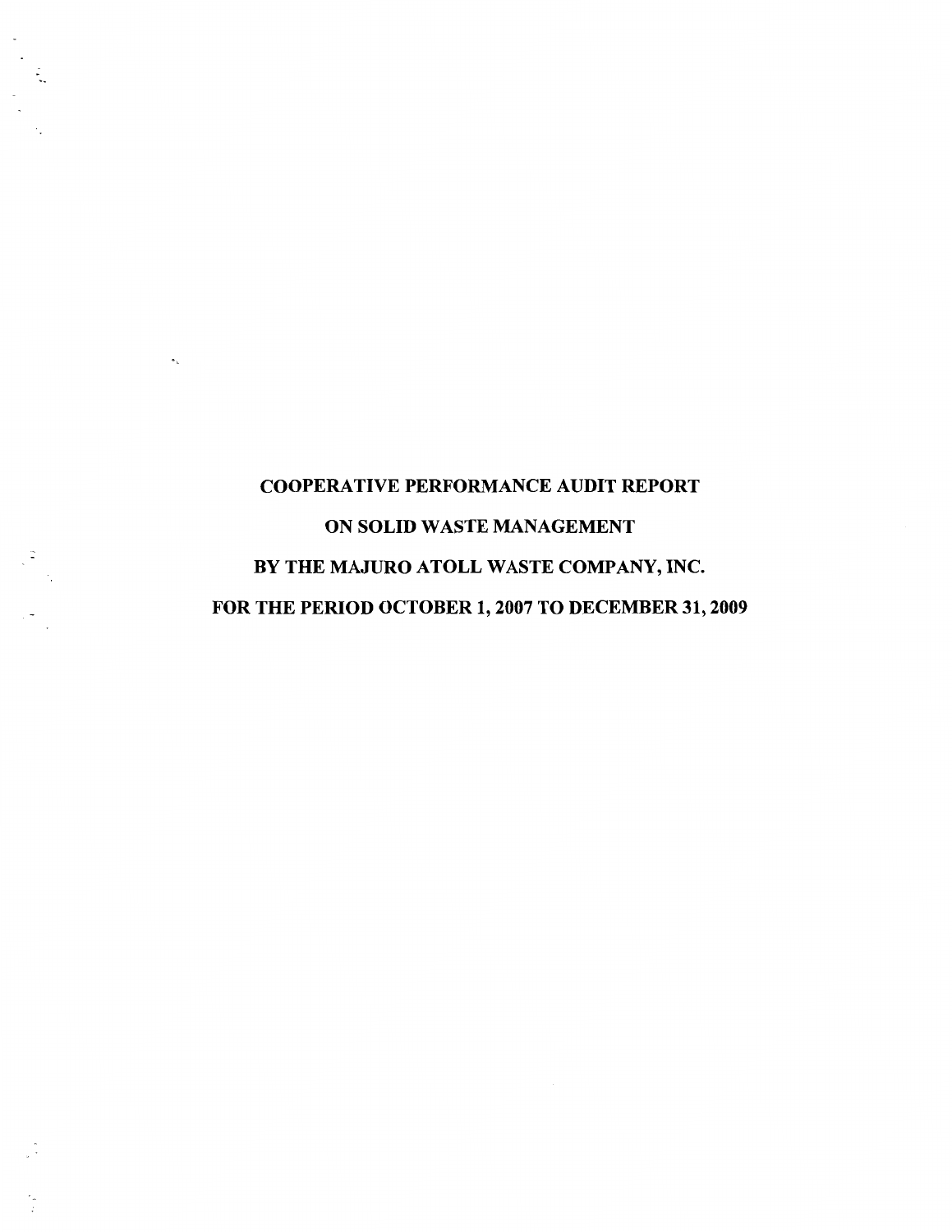

REPUBLIC OF THE MARSHALL ISLANDS **Office of the Auditor General**  Post Office Box 245 Majuro, Republic of the Marshall Islands 96960

Telephone: Auditor General 625-3192 Staff 625-3390 Facsimile 625-5135

August 11, 2010

Mr. Smith Ysawa Chairman Majuro Atoll Waste Company, Inc. Majuro, MH 96960

Dear Chairman:

We are enclosing herein our report on "Solid Waste Management" by Majuro Atoll Waste Company, Inc. (MAWC) for the period October 1, 2007 to December 31, 2009".

Pursuant to the Auditor-General Act of 1986, we provided the General Manager of MAWC with a draft of the report with the opportunity for him and the Board of Directors to respond to our findings and recommendations. The General Manager provided us with a response in which he agreed to the recommendations. Copy of the response letter is attached as Appendix "B".

The most important outcome of any audit or review is the correction of deficiencies and improvement in the management of the audited entity. We believe that the implementation of our recommendations is a step in that direction. In this regards, our office maintains a "follow-up-system", and in order for this audit to be closed, we would expect the General Manager and the Board of Directors to provide us with a time table for the implementation of the recommendations he agrees with, as well as advice on the steps he plans to institute in regards to the actions, detailed in Appendix "A".

We wish to express our appreciation for the cooperation and assistance we received from the General Manager and the staff during the course of the audit.

Respectfully,

·,\_ tmith Jonathan. Acting Auditor-General

Cc: HE President Jurelang Zedkaia Minister of Finance Secretary of Finance General Manager OAG Files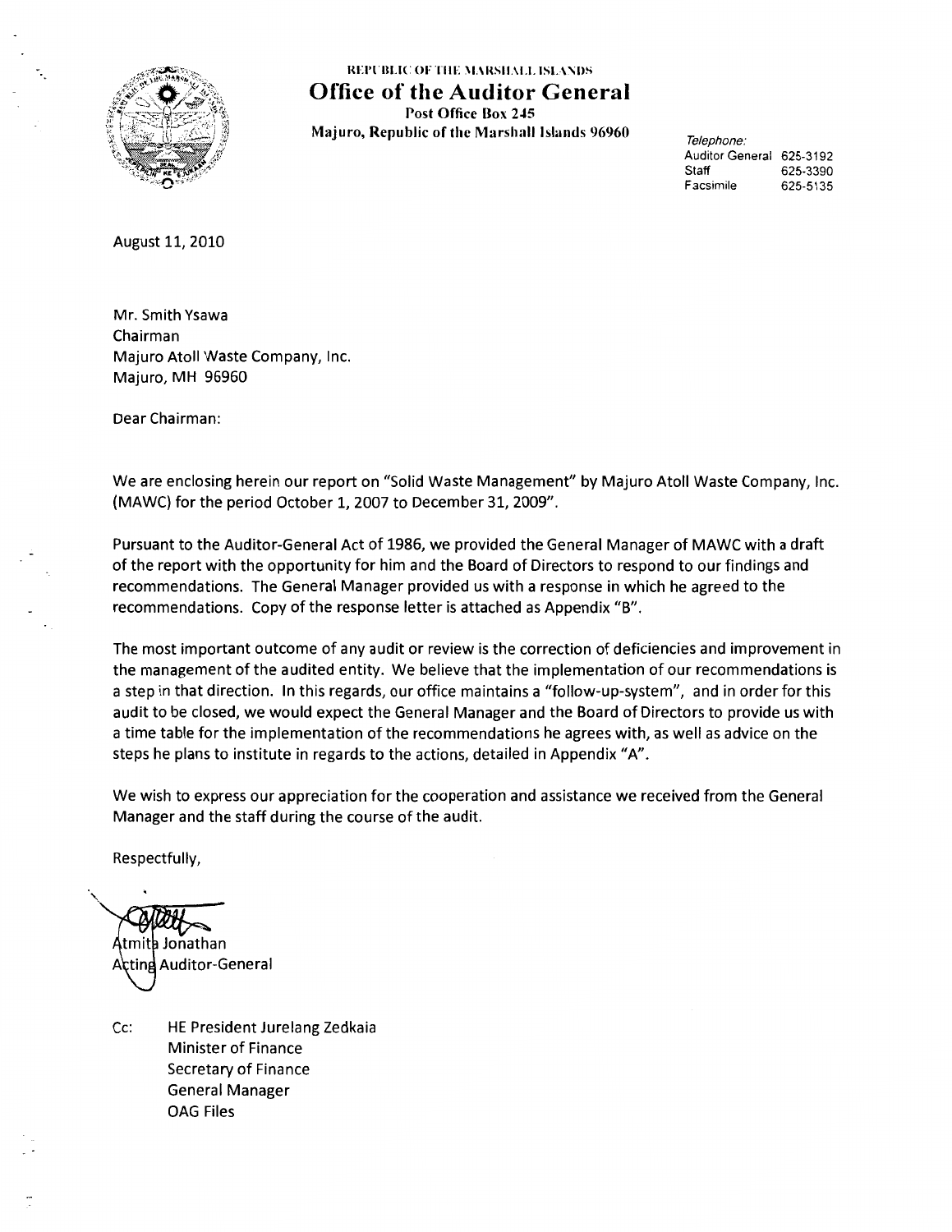## SOLID WASTE MANAGEMENT

÷.

 $\ddot{\cdot}$ 

## **Table of Contents**

| 1.0 |     |          |                                                                     |  |
|-----|-----|----------|---------------------------------------------------------------------|--|
| 2.0 |     |          |                                                                     |  |
| 3.0 |     |          |                                                                     |  |
| 4.0 |     |          |                                                                     |  |
| 5.0 |     |          |                                                                     |  |
|     | 5.1 |          |                                                                     |  |
|     |     | 5.1.1    |                                                                     |  |
|     |     | 5.1.2    |                                                                     |  |
|     | 5.2 |          | Process by which the legal and policy framework is implemented12    |  |
|     |     | 5.2.1    |                                                                     |  |
|     |     | 5.2.2    |                                                                     |  |
|     |     | 5.2.3    |                                                                     |  |
|     |     | 5.2.4    |                                                                     |  |
|     |     | 5.2.5    |                                                                     |  |
|     |     | 5.2.6    |                                                                     |  |
|     | 5.3 |          | Compliance with the legal and policy framework including monitoring |  |
|     |     | 5.3.1    | MAWC not in compliance with some requirements 22                    |  |
| 6.0 |     |          |                                                                     |  |
| 7.0 |     |          |                                                                     |  |
|     |     | 1.<br>2. | Responses required to clear audit from OAG follow-up system25-26    |  |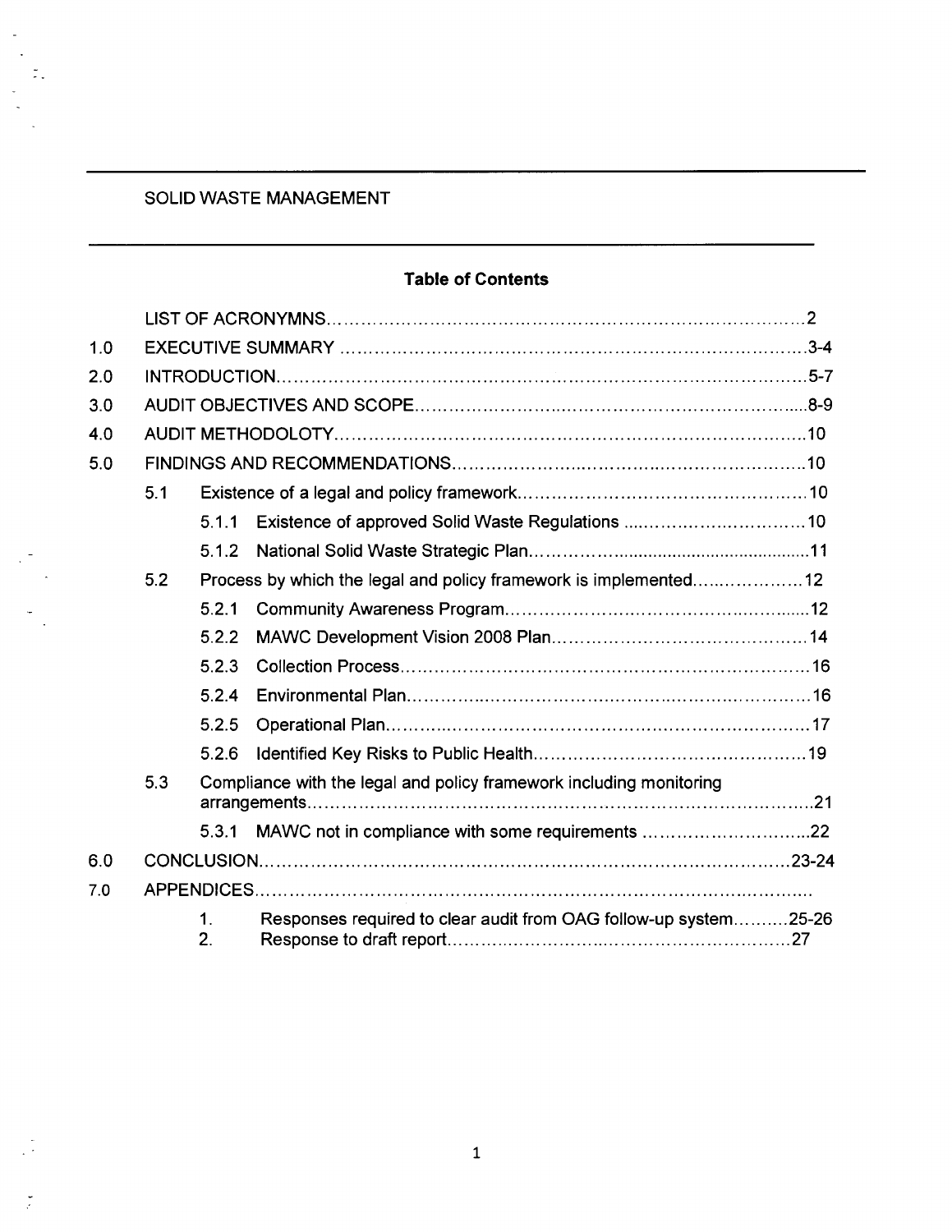## List of Acronyms

 $\frac{1}{\sqrt{2}}$ 

 $\tilde{\cdot}$ 

| $\rm{ADB}$   | Asian Development Bank<br>$\overline{\phantom{a}}$       |
|--------------|----------------------------------------------------------|
| <b>EMP</b>   | <b>Environmental Management Plan</b>                     |
| EPA          | National Environmental Protection Authority              |
| CMI          | College of the Marshall Islands                          |
| <b>DUD</b>   | - Darrit, Uliga and Delap                                |
| IDI          | <b>INTOSAI</b> Development Initiative                    |
| INTOSAI-     | International Organization of Supreme Audit Institutions |
| <b>JOCV</b>  | Japan Overseas Corporation Volunteer<br>$\blacksquare$   |
| LOE          | Line of Enquiry                                          |
|              | MALGOV - Majuro Atoll Local Government                   |
| <b>MAWC</b>  | - Majuro Atoll Waste Company                             |
| MOH          | - Ministry of Health                                     |
| <b>MICS</b>  | - Marshall Islands Conservation Society                  |
| <b>MIRC</b>  | - Marshall Islands Revised Code                          |
| <b>MITA</b>  | - Marshall Islands Tourism Association                   |
| <b>NSWSP</b> | - National Solid Waste Strategic Plan                    |
| <b>NSWC</b>  | - National Solid Waste Committee                         |
| OAG          | - Office of the Auditor-General                          |
| <b>PAF</b>   | - Private Accounting Firm                                |
| PASAI        | - Pacific Association of Supreme Audit Institutions      |
| <b>PICs</b>  | - Pacific Islands Countries                              |
| RMI          | - Republic of the Marshall Islands                       |
| SWM          | - Solid Waste Management                                 |
| <b>SWR</b>   | - Solid Waste Regulations                                |
| <b>SWTF</b>  | - Solid Waste Task Force                                 |
| <b>USEPA</b> | - U.S. Environmental Protection Authority                |
|              |                                                          |

 $\mathcal{L}_{\mathcal{A}}$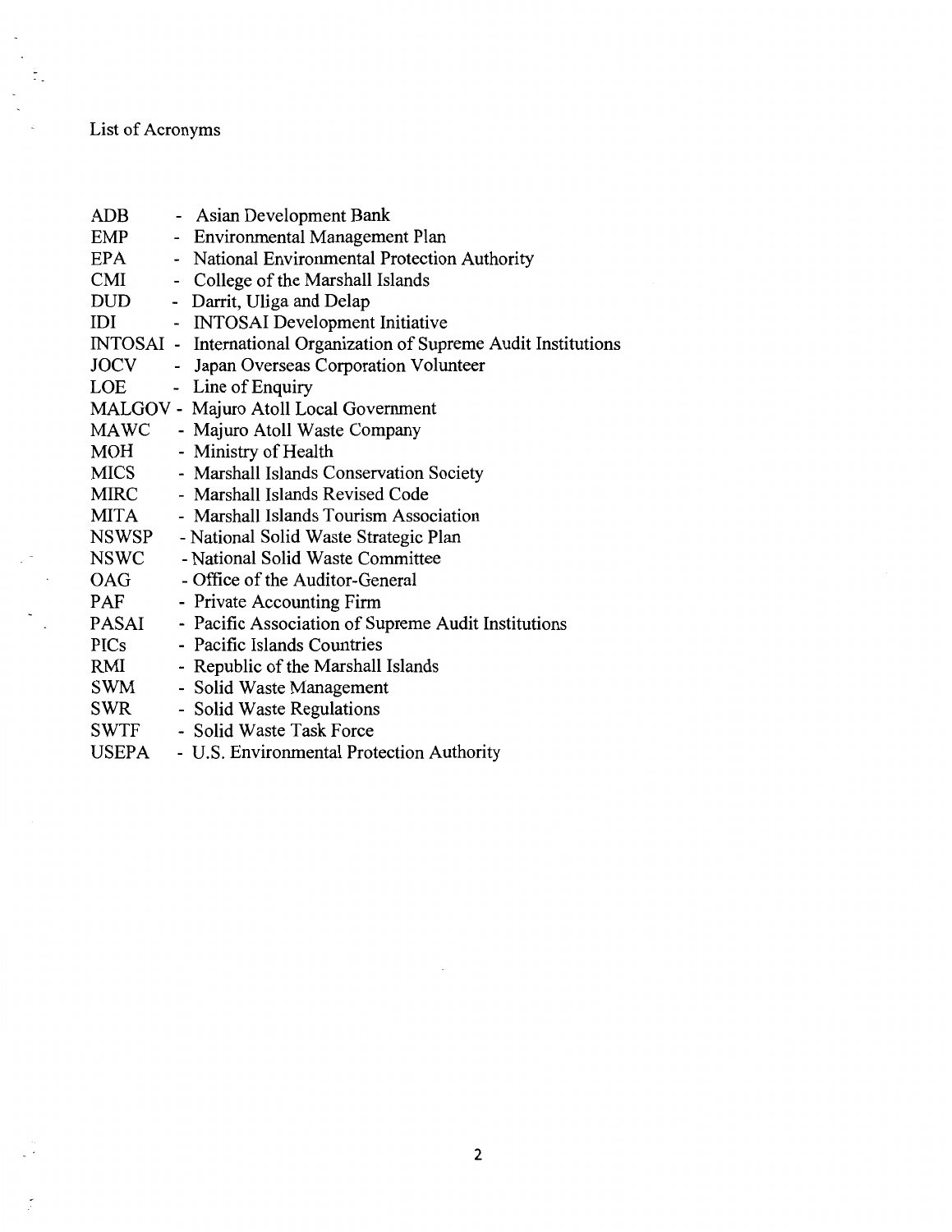#### 1.0 EXECUTIVE SUMMARY

Solid waste is the greatest immediate environmental problem facing the Marshall Islands. The change in lifestyle towards consumption of imported goods with a high degree of packaging has meant that waste has gone from being largely biodegradable in the past to being significantly non-biodegradable. In a mainland nation, the primary way of disposing of waste is through landfill. But in an atoll environment, this may not be feasible.

The objective of the audit is to assess how effective are the operations and activities of the Majuro Atoll Waste Company, Inc (MA WC) management of solid waste collection and disposal, and if MAWC complies with all applicable laws, rules and regulations that have an impact on its operation and activities. To achieve this objective the following issues were reviewed and assessed:

- (1) The existence of a legal and policy framework for Solid Waste Management;
- (2) The process by which the legal and policy framework is implemented, including whether the risks to implementation have been considered;
- (3) Compliance with the legal and policy framework, including monitoring arrangements.

The powers of the Auditor-General to conduct audits and investigations are vested in Article VIII, Section 15 of the Constitution of the Marshall Islands and the Auditor-General Act 1986 (MIRC Title 3, Chapter 9). The audit was conducted pursuant to the Auditor-General Act and in accordance with the *Generally Accepted Government Auditing Standards* issued by the Comptroller General of the United States.

#### Key Audit Findings

#### *Existence of a legal and policy framework*

- The Solid Waste Regulations (SWR) promulgated pursuant to Part III, Section 121 of the National Environmental Protection Act 1984 (MIRC Title 35, Chapter 1), provides the legal and policy framework to manage solid waste in the Republic of the Marshall Islands (RMI). However, the regulations do not address the current situation of solid waste management in the RMI, in that the regulations have been designed for the physical environment of the U.S. mainland, and not for an atoll environment.
- Cabinet has established a National Strategic Committee to develop a National Solid Waste Strategic Plan. The committee has not met regularly and has failed to develop the Strategic Plan. Currently, MA WC is using a draft Environmental Management Plan (EMP) as a guide for its operation on the Majuro landfill while the process of developing a national strategic plan is ongoing.

#### *Process by which legal and policy framework is implemented*

• The audit disclosed that there were residential properties that have no bins and gather their household garbage and leave them outside their houses for collection, attracting animals.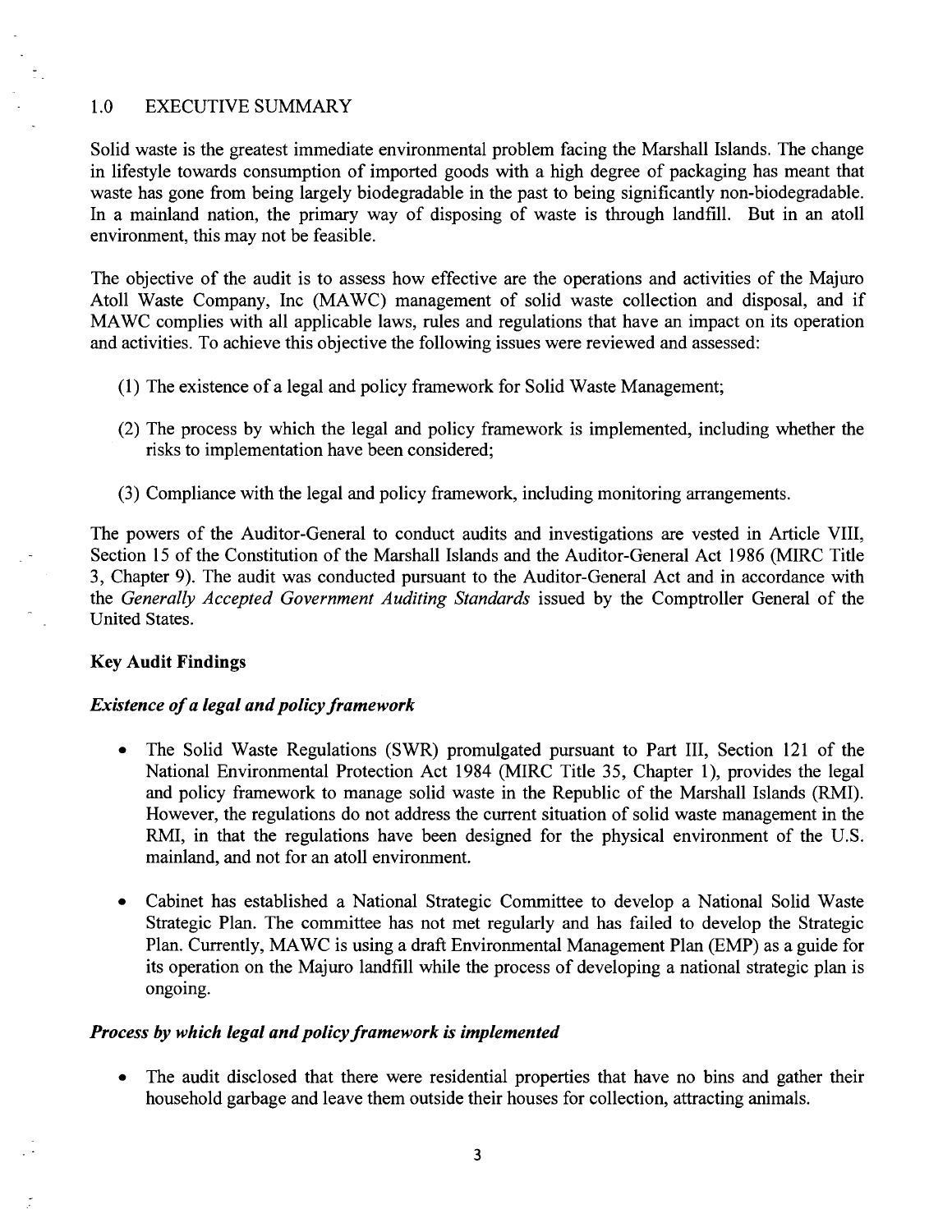- MAWC maintains a weekly collection schedule for each community in the service area from Rita to the Airport which consisted of 3,000 residential properties. Beyond the airport to Laura, representing approximately 500 residential properties, there is no transport available for solid waste collection.
- Key Risks to Public Health and Environmental Health were identified in the draft Environmental Management Plan that is used as the operational plan for the MAWC management of solid waste. However, due to insufficient funds, limited implementation could be undertaken by MAWC.
- MAWC 2008 operation budget request of US\$1.4 million was not approved and MAWC received US\$325,000. This seriously affected MAWC operations.
- MAWC recognizes that recycling will never pay for itself completely and will continue to be dependent on international aids.
- Asian Development Bank (ADB) is currently funding a feasibility study into a waste energy incinerator. If constructed, this operation will generate for MAWC annual revenues of around US\$6 million dollars.

#### *Compliance with the legal and policy framework*

- MAWC failed to comply with occupational health and safety standards and requirements.
- EPA monitoring of MAWC activities disclosed that MAWC failed to be in compliance with 7 of these requirements.

#### General Recommendation

The responsible agencies should take prompt action to address effectively the specific audit finding and recommendations stated in this report in order to reduce the impact of solid waste management in the RMI.

#### Conclusion

While there have been considerable improvements in the management of solid waste on Majuro Atoll since the establishment of MAWC, the Office of the Auditor-General (OAG) concluded that for Solid Waste to be effectively managed, more needs to be done. There is a need to prioritize the development and design of a National Solid Waste Strategic Plan addressing the current situation of solid waste management in the RMI.

It is prudent that the Solid Waste Regulations are further revised to take into account the current and local situation, such as our atoll environment, as the current regulations have been designed for the physical environment of the U.S mainland, and not for an atoll environment.

There is also a need to address the situation of the Majuro landfill lifespan. Given the situation of the landfill lifespan and some other health issues raised during EPA monitoring process, the MAWe Board should find ways to persuade the National Government to give them sufficient funding to address all the obstacles preventing MAWe to manage the landfill in the most efficient, effective and economical way, and also to reduce the Health Risks to the people on Majuro.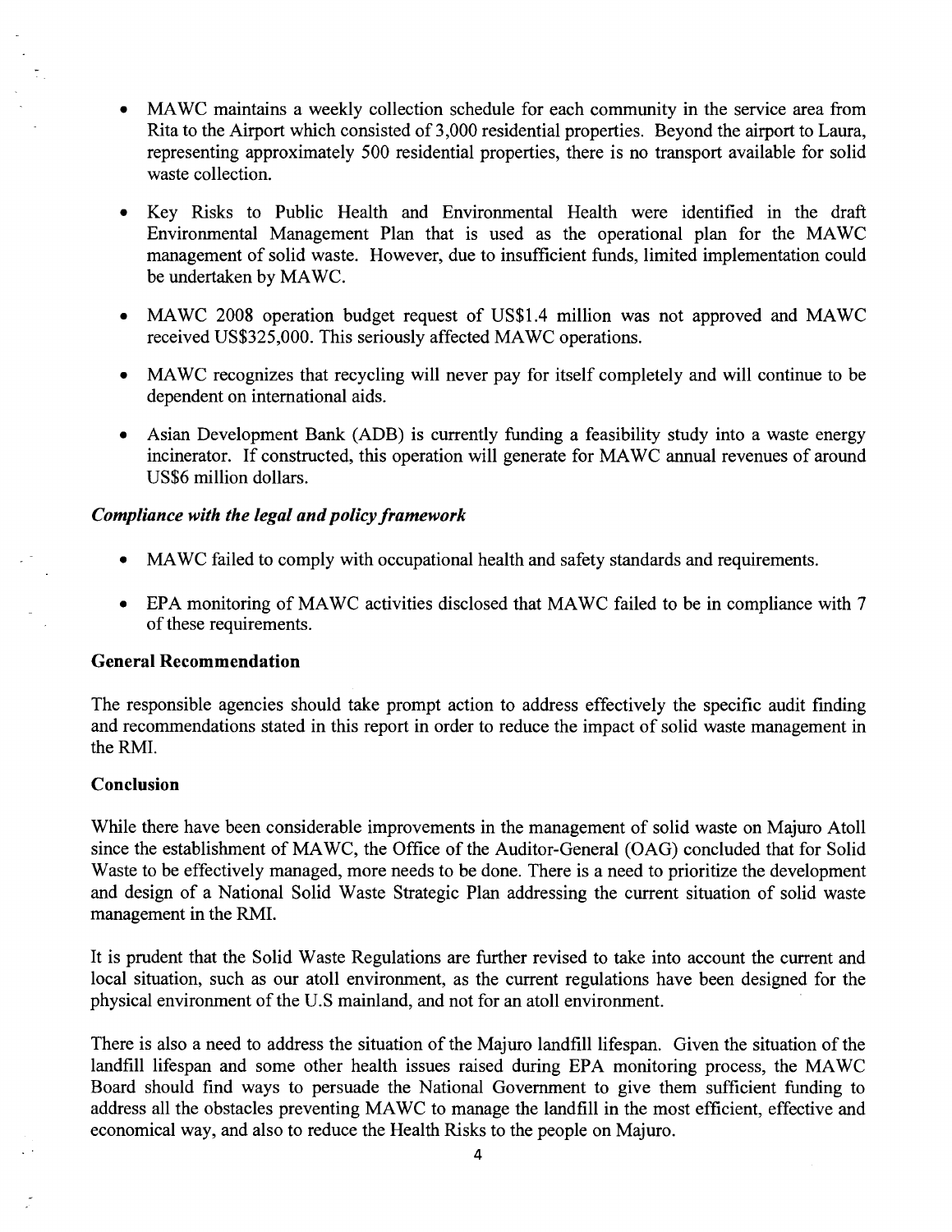#### 2.0 INTRODUCTION

#### Background

Waste is a product that is no longer suited for its intended use. It may be worn out or it may be an unwanted by- product of a process. The different categories of waste are listed below:

*Non-hazardous (Solid Waste)* or "garbage"<sup>1</sup> , although non-hazardous waste can cause harm or damage to people and the environment;

*Hazardous waste* has inherent chemical and physical characteristics (toxic, ignitable, corrosive, and carcinogenic) and can cause significant adverse effects;

*Radioactive waste* is highly toxic; exposure to radiation can cause illness and even death. Different kinds of waste require different treatment and final handling due to both the physical and chemical composition of the waste and associated levels of dangerousness. The composition of the waste will have an impact on the collection process and on whether the waste can be re-used for energy production, composting etc.

*Solid Waste Management (SWM)* is widely recognized as a major concern for Pacific Island Countries (PICs) with the potential to cause negative impacts on national development activities, including tourism and trade, food supplies, public health and the environment.

#### Why audit Solid Waste Management?

The audit on Solid Waste Management was undertaken by the Office of the Auditor-General as part of an initiative developed by the Pacific Association of Supreme Audit Institutions (PASAI) with the support of the Asian Development Bank (ADB) and the INTOSAI Development Initiative (IDI). Ten PASAI member countries in the Pacific, including RMI, are participating in the cooperative audit. Other participating audit offices include: Cook Islands, Federated States of Micronesia, Fiji, Guam, Palau, Papua New Guinea, Samoa, Tonga and Tuvalu.

Each of the participating audit offices is auditing the same topic of Solid Waste Management within their respective jurisdictions, with a focus on national policies and how these apply to a particular site or entity.

#### Introduction to Solid Waste Management in the Marshall Islands

The Republic of the Marshall Islands (RMI) consists of 29 atolls each made up of many islets, and 5 islands. The atolls and islands are situated in two parallel chain-like formations known as the Ratak and Ralik group. The total number of islands and islets in the whole Republic is approximately 1 ,225 spreading across a sea area of over 750,000 square miles (1.9 million square kilometers). The total land area is about 70 square miles (181 square kilometers). The mean height of land is about 7 feet (2) meters $)^2$  above sea level.

<sup>&</sup>lt;sup>1</sup> Garbage includes household and commercial waste, glass materials, aluminum cans, scrap metal and 'green' waste, that is, waste that can be re-used for other purposes.

<sup>&</sup>lt;sup>2</sup> Office of Planning and Statistics, Marshall Islands Statistical Abstract, 2000.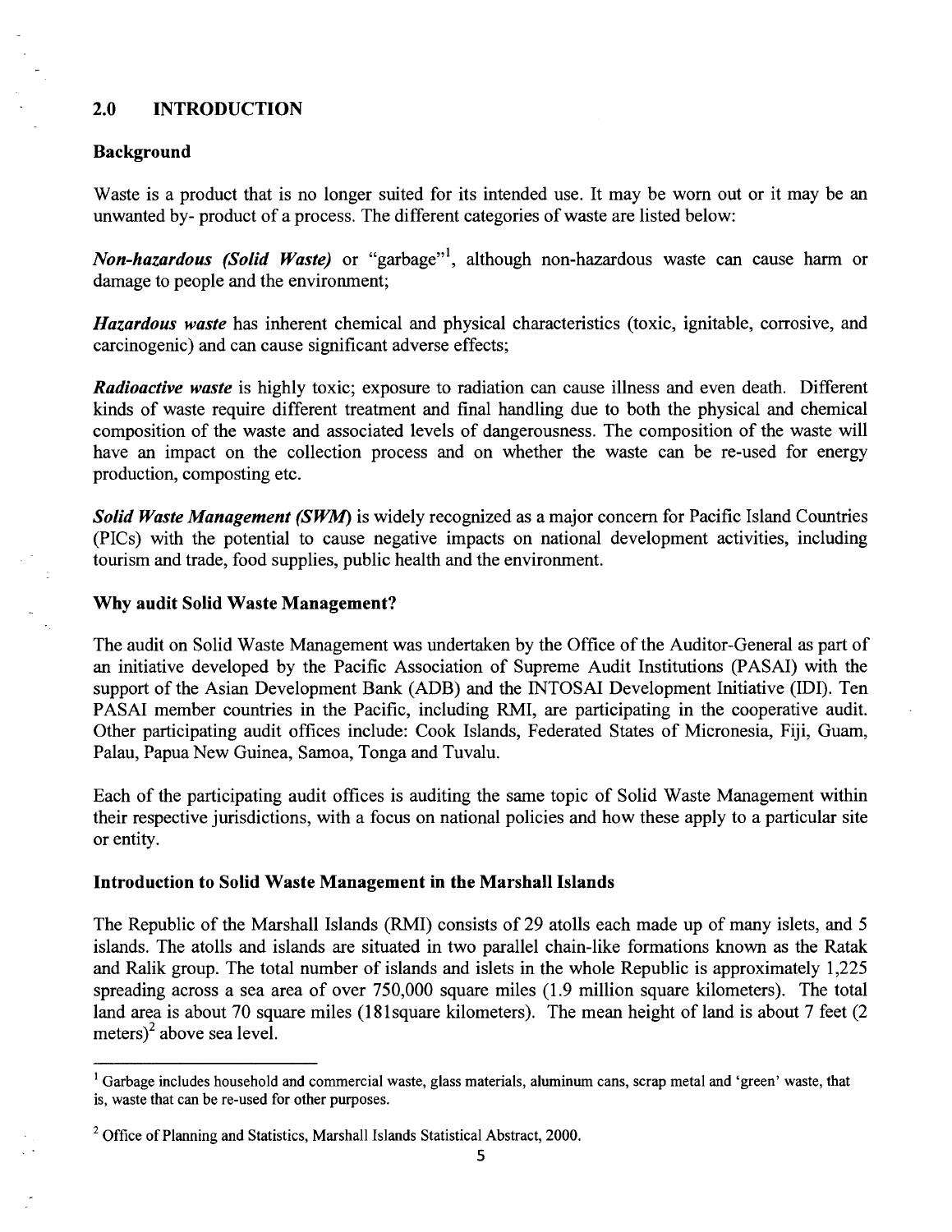#### Figure 1: Map of the Marshall Islands



Environmental Protection Authority files

Urban centers are Majuro atoll with DUD (Darrit, Uliga and Delap) as its core and Ebeye, Kwajalein. Majuro is the capital of the RMI and is approximately 3.75 square miles. The total population of the Republic was 50,840 at the 1999 census. Just less than half of the population (23,676) lived on Majuro atoll. The total population is projected to increase to around 81 ,000 by 2014 with around 50 per cent residing on Majuro atoll.<sup>3</sup>

Solid waste is the greatest immediate environmental problem facing the Marshall Islands. The change in lifestyle towards consumption of imported goods with a high degree of packaging has meant that waste has gone from being largely biodegradable in the past to being significantly non-biodegradable. In a mainland nation, the primary way of disposing of waste is through landfill.<sup>4</sup> But in an atoll environment, this may not be feasible.

#### **Present status of Solid Waste Management in the Marshall Islands- who is responsible?**

On August 25, 1989, the Cabinet of the RMI Government approved the National Environmental Protection Authority (EPA) Solid Waste Regulations for the purpose of establishing minimum standards governing the design, construction, installation, operation, and maintenance of solid waste storage, collection and disposal systems.

 $3$  Ibid

<sup>&</sup>lt;sup>4</sup> National Environmental Protection Authority, *Strategic Plan 2004-2007*, p. 51.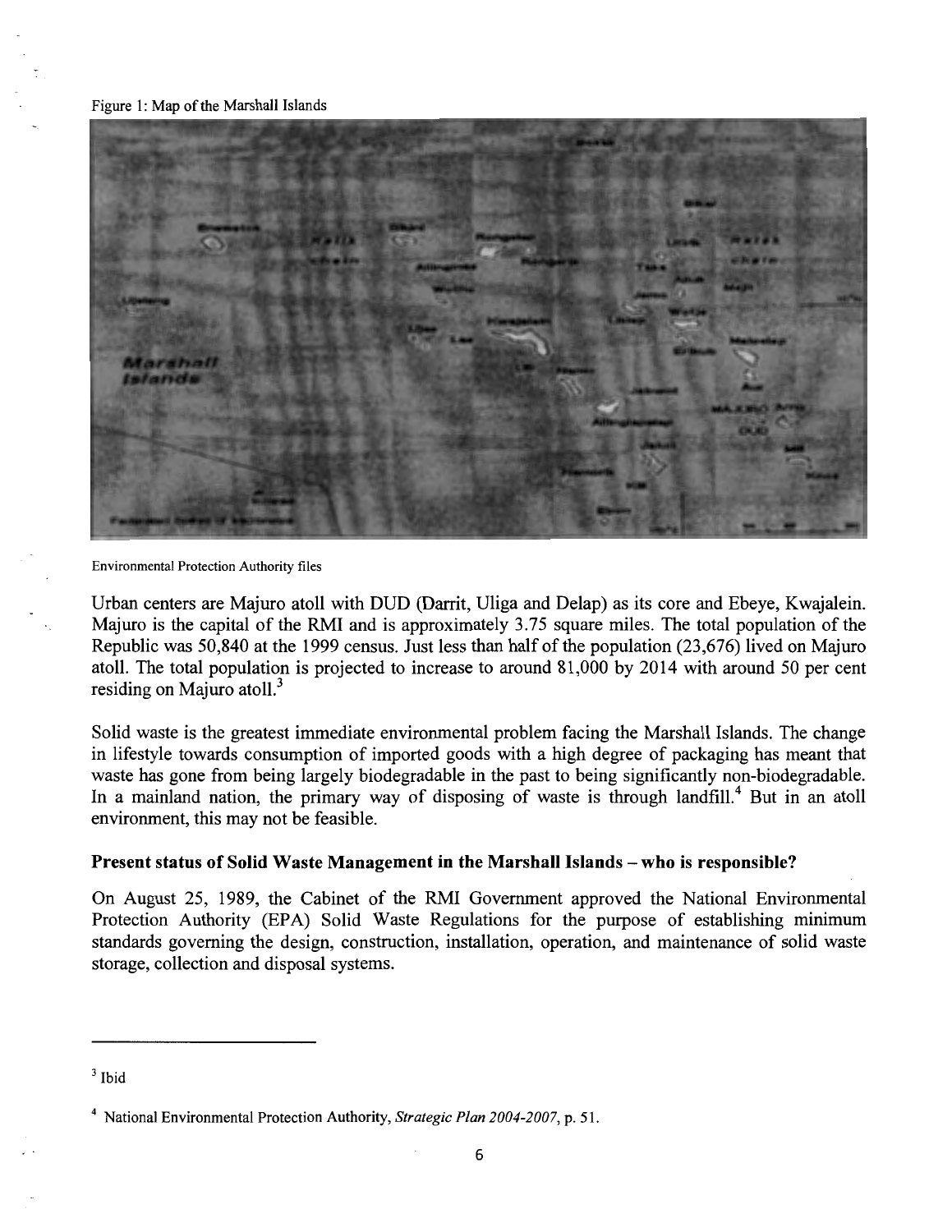In response to an Asian Development Bank (ADB) report titled: *Increasing ownership of and effective demand for improved urban waste management,* on October 5, 2006, Cabinet approved the establishment of Majuro Atoll Waste Company, Inc. (MA WC). Its objective is to manage solid waste on Majuro Atoll. The Corporation is owned by the Government of the Marshall Islands and the Majuro Atoll Local Government (MALGOV). On November 16, 2006, Cabinet approved the appointment of a Board of Directors. At the same time, Cabinet also approved that all solid waste initiatives on Majuro Atoll present and future be coordinated by Majuro Atoll Waste Company, Inc.

MAWC's new motto emphasizing the need for "cooperative effort" in working toward a cleaner environment by:

- instilling the interest and involvement of the community at all levels
- building ownership with community for more cooperative efforts
- working closely with MICS
- working closely with Ministry of Health and Ministry of Education
- community awareness programs

Figure 2: Majuro Landfill and Recycling Center Entrance (October 2007)



Source: MAWC Development Vision 2008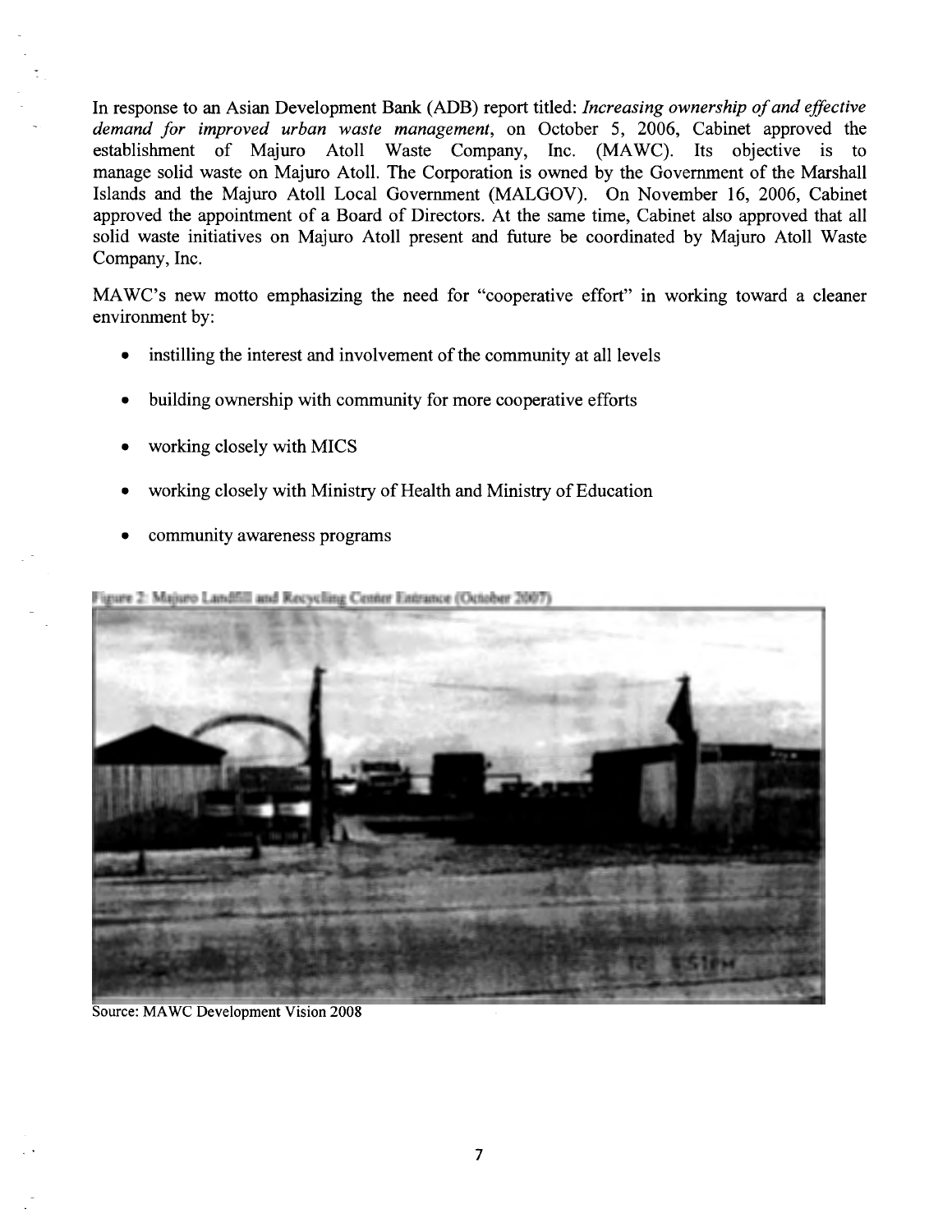Figure 3 illustrates the main pieces of legislation relating to Solid Waste Management as well as the responsible parties in achieving the Majuro Atoll Waste Company Inc's Development Vision 2008: *Working towards a cleaner environment through cooperative efforts.* 





Primary Source: National Environmental Protection Authority, RMI.

#### Prior audit coverage

- This is the first performance audit conducted on Solid Waste Management by the Office of the Auditor-General.
- At the time of our fieldwork, MA WC was undergoing a financial and compliance audit by a Private Accounting firm (PAF).

#### 3.0 AUDIT OBJECTIVE AND SCOPE

The objective of the audit is to assess the effectiveness of the operations and activities of the Majuro Atoll Waste Company, Inc (MAWC) in the management of solid waste collection and disposal, and if MA WC complies with all applicable laws, rules and regulations that have an impact on its operations and activities in managing solid waste collection and disposal.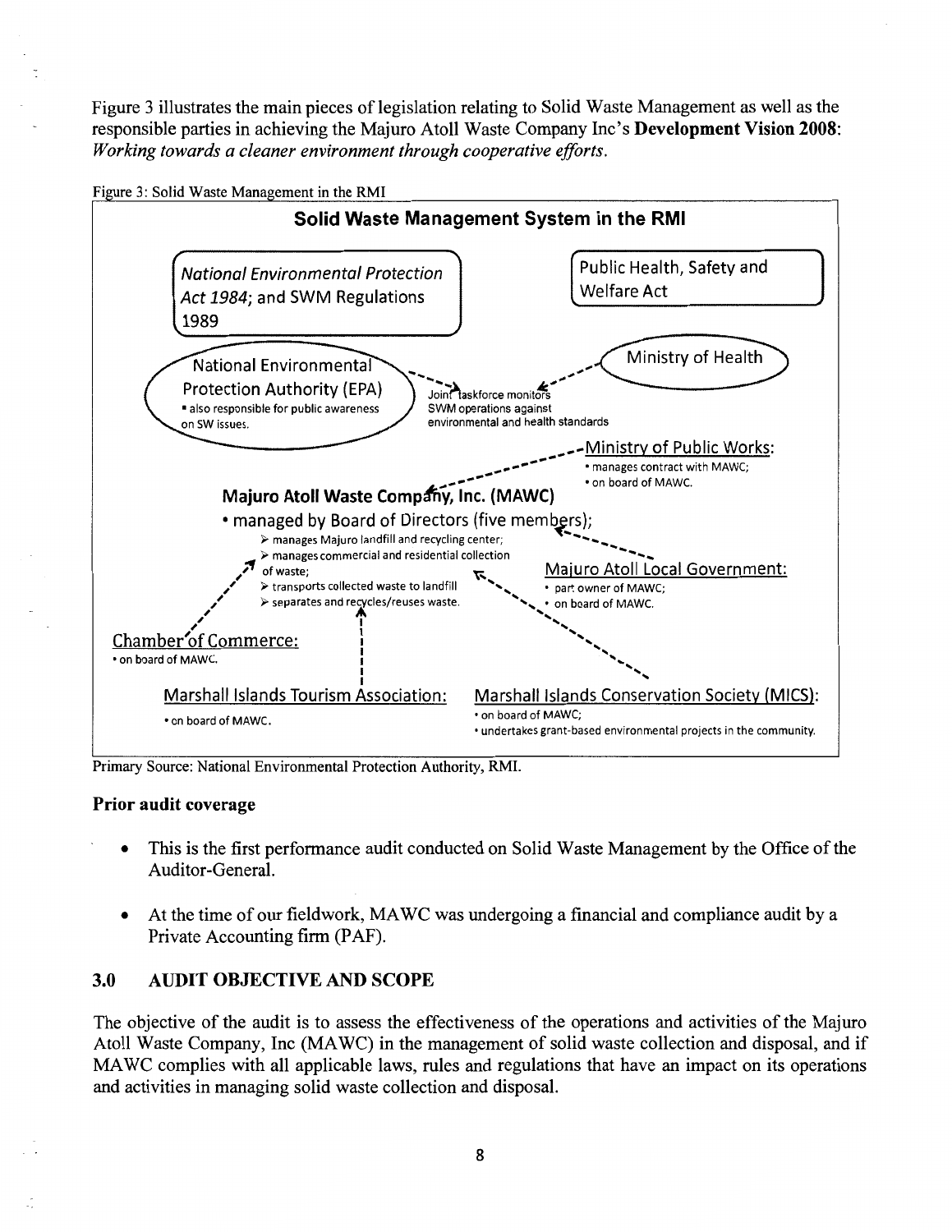#### Audit scope

The audit will focus primarily on the operations of MA WC and the regulatory roles of key Government Agencies, specifically the National Environment Protection Authority and the Ministry of Health. The auditing period covers October 1, 2007 to December 31, 2009. This is concerning aspects of the Waste Stream represented below at Figure 4.





Source: INTOSAI WORKING GROUP ON ENVIRONMENTAL AUDITING (WGEA), *TOWARDS AUDITING WASTE* 

The following key aspects of the waste stream are the focus of the audit:

#### *Prevention*

Information/education that is available to the community and businesses to increase awareness of how they can limit the amount of solid waste that is produced.

#### *Generation*

This aspect examines who produces the waste – households, businesses and government, and what measures are in place to minimize the generation of solid waste.

#### *Recycle, Reuse and Recover*

This aspect examines policies or procedures that are in place to assist waste generators to recycle waste products and also examines what processes there are, as part of the collection process, to maximize opportunities for recycling and reuse of components of solid waste.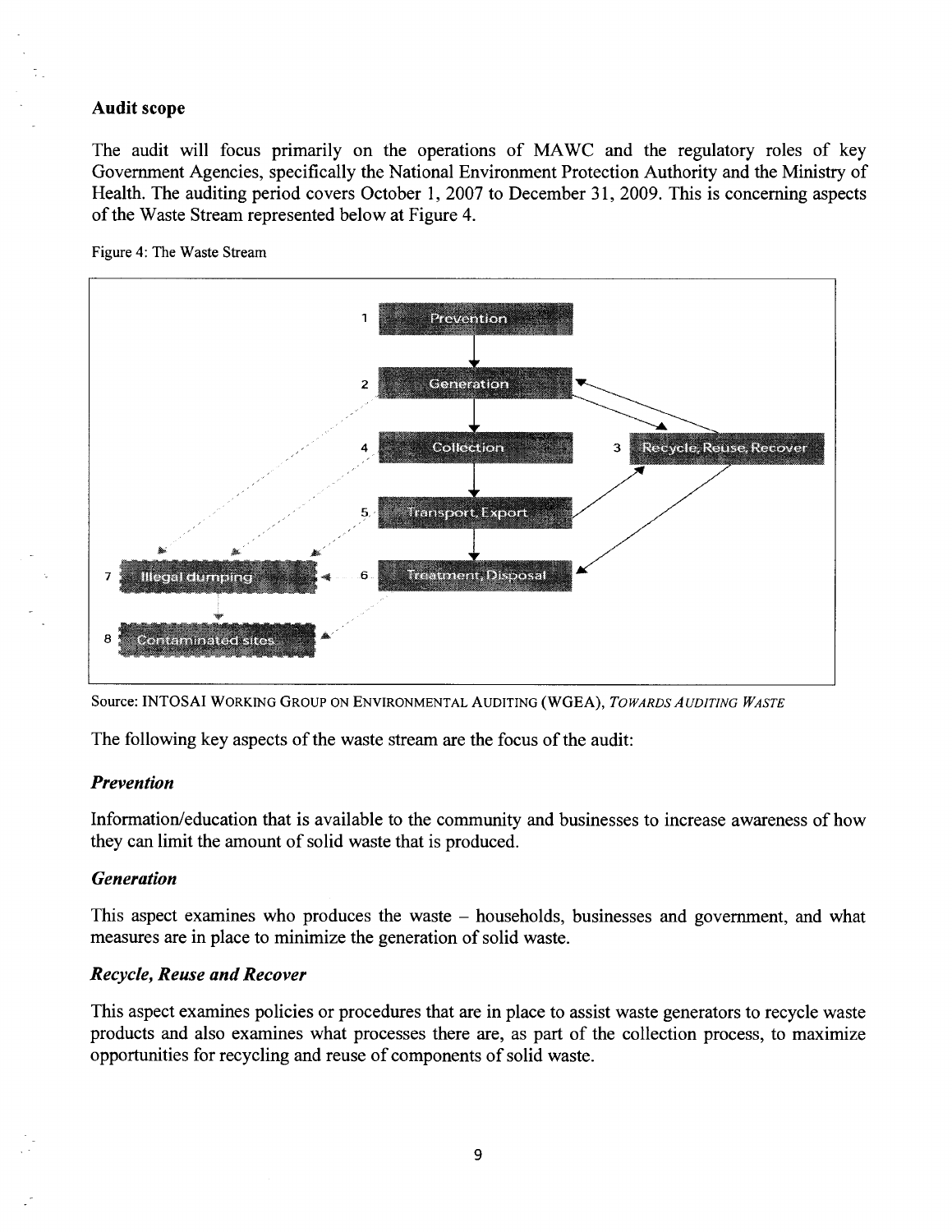#### *Collection*

Under the above waste stream audit will look into the process of waste collections from the generators. The means, fee structure and frequency of collection will also be covered.

#### *Transport*

This aspect of the waste stream refers to the transportation of waste once collected from the generators.

#### *Treatment/Disposal*

This covers the treatment and disposal of waste and the suitability of areas designated for these activities.

## 4.0 AUDIT METHODOLOGY

The Methodology used to accomplish the audit objectives are as follows:

- Obtain and review documents at the Majuro Atoll Waste Company Inc., the National Environmental Protection Authority and the Marshall Islands Conservation Society.
- Interview MAWC Management & Staff, EPA Officials, MICS Management, Chairman of MAWC Board of Directors.
- Do on site visits and participate in EPA & Health Promotion of School Awareness Program and also participate in community clean-ups.
- Interview responsible officials with set of questions.

## 5.0 FINDINGS AND RECOMMENDATIONS

#### 5.1 The existence of legal and policy framework of solid waste management

There are two pieces of legislation relevant to Solid Waste Management (SWM) in the RMI; the National Environment Protection Act 1984 (EPA Act 1984) and the Public Health, Safety and Welfare Act. In addition to these are the Solid Waste Regulations (SWR) approved in 1989 by the RMI Government pursuant to Section 21 of the EPA Act 1984 for the purpose of establishing minimum standards governing the design, construction, installation, operation, and maintenance of solid waste storage, collection and disposal systems.

## 5.1.1

Criteria: There should be a legal process and framework governing the management of solid waste.

#### Issue:

The Solid Waste Regulations established as a legal framework have not been updated since 1989. This means the regulations do not really address the current situation of solid waste management in the RMI.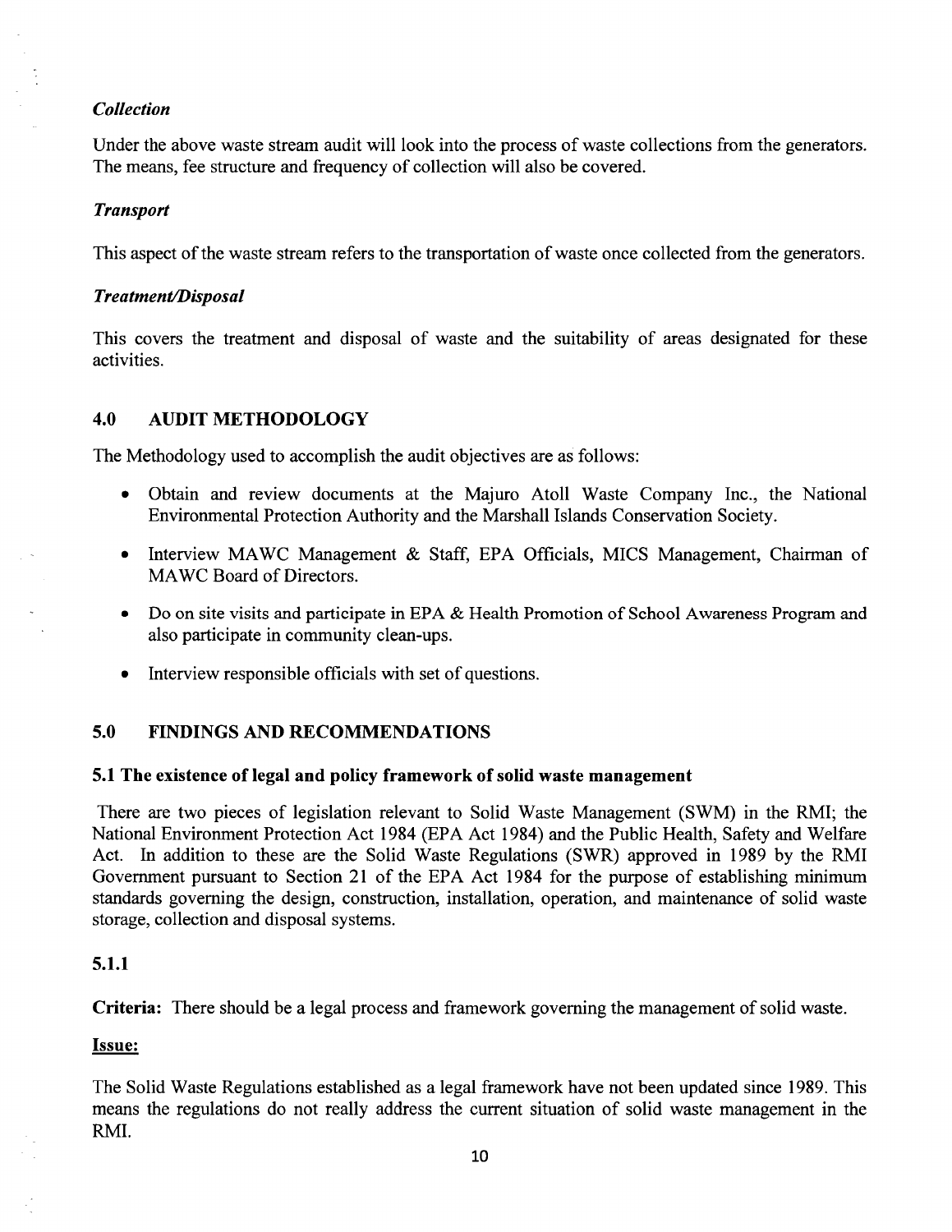- The regulations are mostly designed for the physical environment of the US mainland, and not for an atoll environment;
- Compliance with the regulations may not be economically or physically viable for the RMI at this time; and
- The enforcement approach does not take into account the cultural parameters of the Marshall Islands.

#### **Recommendation No.1:**

We recommend that the Chairman of MAWC Board of Directors and Chairman of EPA Board of Directors submit a proposal to amend the Solid Waste Regulations for Cabinet approval to ensure the regulations take into account the issues relevant to Solid Waste Management in the RMI.

#### **Management Comments:**

See Appendix "B"

#### **5.1.2**

**Criteria:** There should be a National Strategic Plan.

#### Issue:

A National Solid Waste Committee (NSWC) comprising of six (6) members was established in 2006 to develop a National Solid Waste Strategic Plan (NSWSP). The committee meets irregularly and as a result no plan has been developed.

Currently, MAWC is using a draft Environmental Management Plan (EMP), prepared by the Ministry of Public Works, MA WC and their Consultant as a guide for its operation of the Majuro solid waste landfill and associated collection and recycling facilities and services on Majuro.

#### **Recommendation No 2:**

- 1. The Cabinet should follow-up with the National Solid Waste Committee on the status of the National Solid Waste Strategic Plan and takes necessary action in reappointing new committee members if the members are not really committed to this project.
- 2. Development of the National Solid Waste Strategic Plan should be linked to the Environmental Management Plan as it was created in accordance with the Solid Waste Regulations and the strategy used for solid waste management in Pacific Island Countries and Territories.
- 3. MAWC should make it a priority to get the draft EMP approved by the appropriate authority.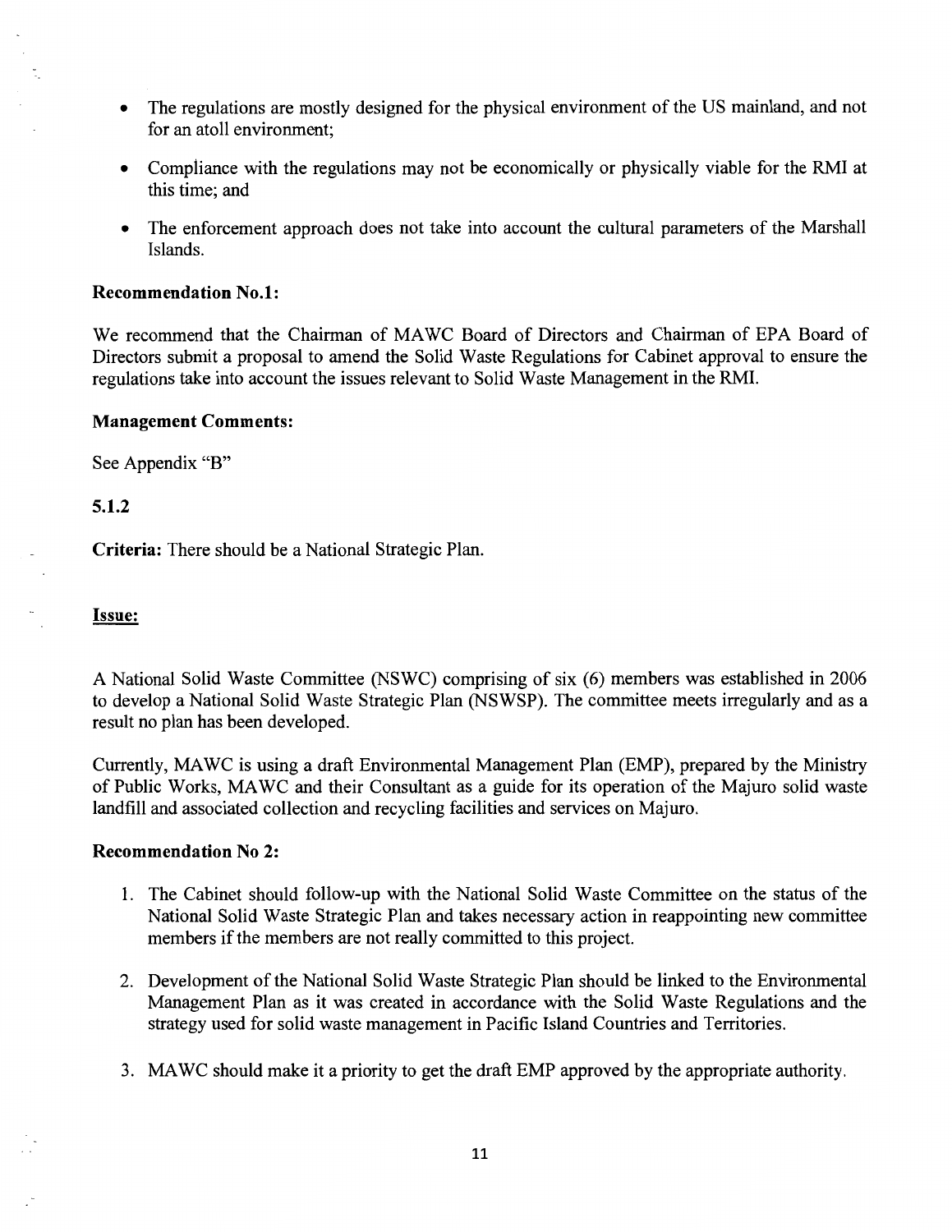#### Management Comments:

See Appendix "B"

#### 5.2 The process by which legal and policy framework of solid waste management is implemented

On October 5, 2006, the Cabinet approved the establishment of the Majuro Atoll Waste Company, Inc. to manage solid waste on Majuro Atoll. The Cooperation is owned by the Government of the Marshall Islands and the Majuro Atoll Local Government (MALGOV).

On November 16, 2006, the Cabinet approved the appointment of MAWC's Board of Directors. At the same time, the Cabinet also approved that the Solid Waste Task Force established in 2004 be dissolved and that all solid waste initiatives on Majuro Atoll present and future be coordinated by MAWC.

#### *Prevention*

#### 5.2.1

Criteria: There should be Public Awareness Activities for Solid Waste Management.

The following Agencies have taken the lead in promoting and coordinating public awareness programs and activities on solid waste management.

#### *Environmental Protection Authority (EPA)*

The EPA is responsible for public awareness on solid waste issues. EPA goals are:

- (1) To increase knowledge of environmental issues in the community and increase participation of the community in caring for the environment;
- (2) To increase knowledge of environmental issues with schoolchildren; and
- (3) To increase participation of schools in caring for the environment.

To achieve these goals, EPA has developed a community awareness program for the next three years in coordination with the local governments, traditional leaders, and the Ministry of Internal Affairs. The program includes a monthly newspaper article, weekly radio broadcast, printed materials on environmental issues and maintaining the EPA website. In addition to these, there are scheduled community clean-up activities in conjunction with the Japan Overseas Corporation Volunteer (JOCV).

The program includes expanding school visits over the next 3 years in coordination with the Ministry of Education. EPA has also developed environmental education guidelines for the new environment curriculum and works with school teachers on the curriculum.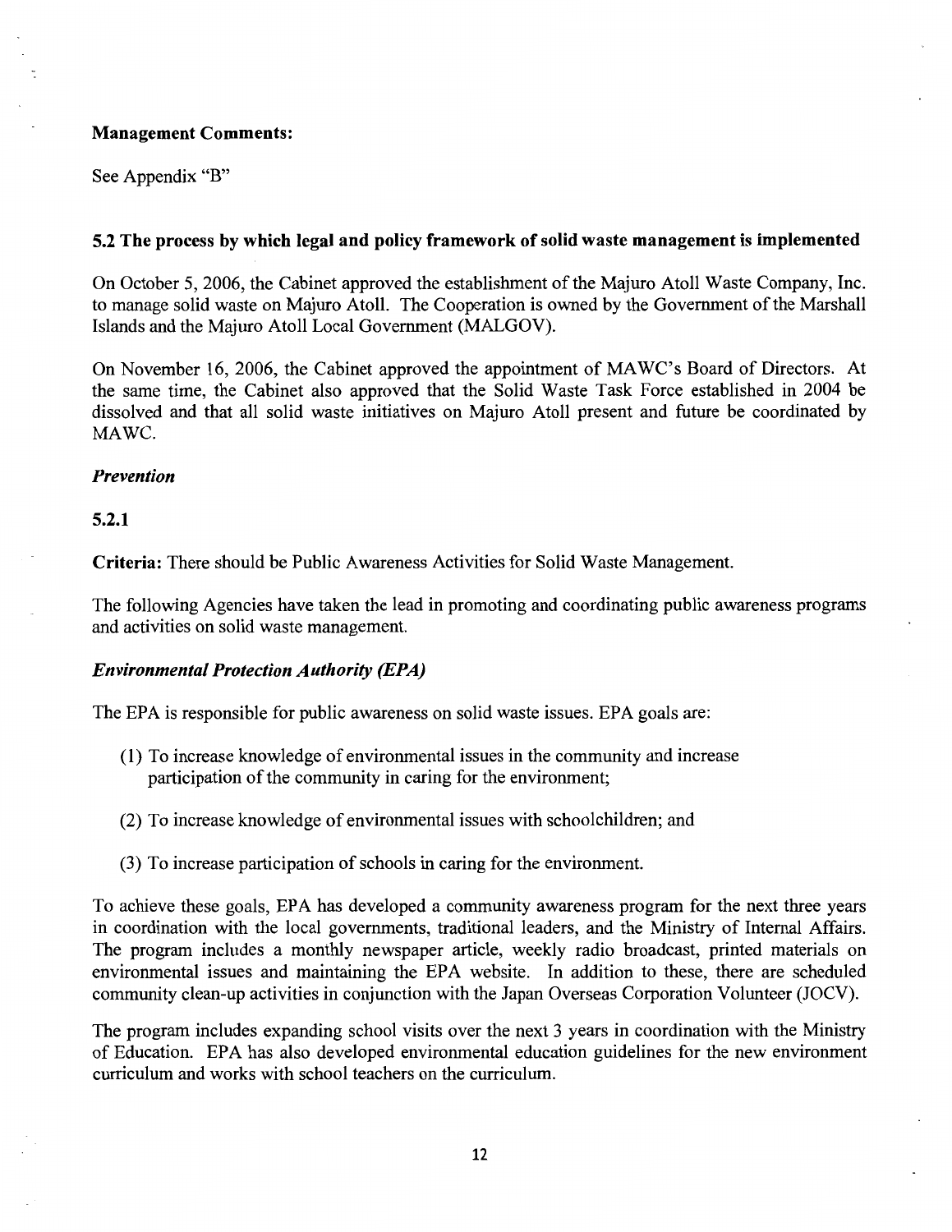

*JOCV public cleanup activities RMI-EPA/MOH awareness program* 



School awareness program (Laura High School)

*School awareness program (Laura High School)* 

#### *Marshall Islands Conservation Society (MICS)*

The Marshall Islands Conservation Society is also involved in promoting public awareness and request grants for community local environmental activities.

Established in 2004, MICS foremost task was to assist Majuro residents in straightening out the dump site on Majuro Atoll. In 2005, MICS started its solid waste campaign and the following are the activities:

- Production of a video "Talking trash in Majuro"
- Battery drive; An island-wide collection of old batteries stored and shipped abroad for recycling
- Purchased a Wood Chipper for composting

In 2006, activities performed in 2005 were continued along with additional activities such as community consultations on basic waste management, segregation of recyclable materials (glass, plastics & aluminums). The same activities were done in 2007.

From 2008 to present, MICS has done the following:

(1) Received ADB Technical Assistant Grant and assisted one of the community (Jenrok) in establishing a waste committee;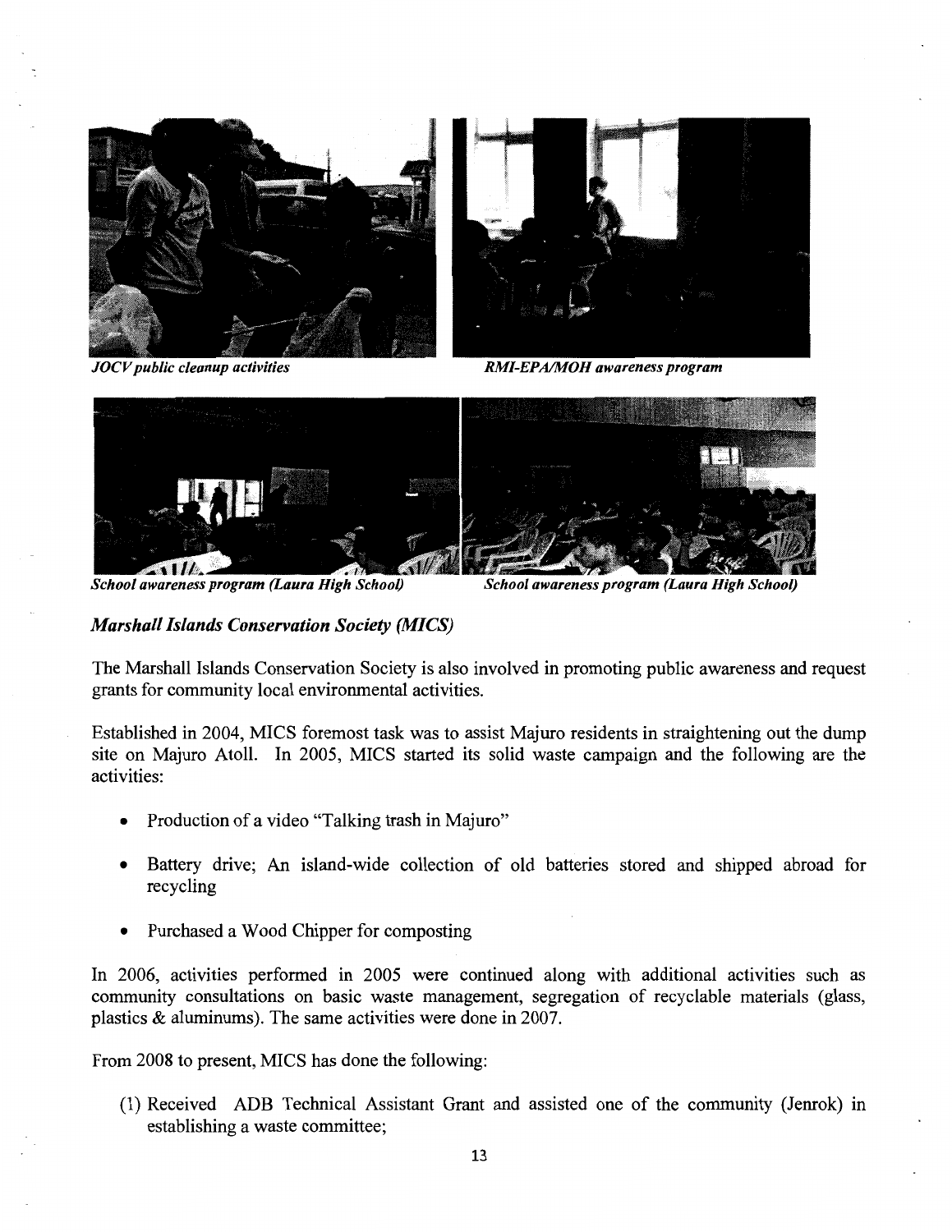- (2) Distributed 300 wheelie bins to each household;
- (3) Coordinated road clean-ups, assisted JOCV in their monthly clean-up;
- (4) MICS also featured with MAWC on the Marshall Islands Journal (Island Newspaper), the Radio Station (V7 AB) regarding Solid Waste Management; and
- (5) They also coordinated a Waste Strategy Workshop and also a production of a 5 minute video (Diaper Fishing).

The audit found that the community awareness program was comprehensive. Staffs involved in the audit have participated in one of the awareness program sponsored by EPA.

#### *Recycle, Reuse and Recover*

Under the Development Vision 2008, MA WC is responsible for managing the Majuro landfill and the recycling center. MAWC uses the draft Environmental Management Plan as a guideline for its operations at the landfill.

MA WC has begun a recycling program and separating waste into recyclable items. This includes the composting of green waste and processing aluminum, pet, steel, tin cans, glass and cardboard. MAWC aims to reduce the amount of waste stream material entering the landfill by 70-80%, thereby increasing the lifespan of the existing landfill by many years.



*Stockpiled PET bottles at the Majuro Landfill Stockpiled glass bottles at the Majuro Landfill* 

#### **5.2.2**

**Criteria:** MA WC should ensure that operational activities are in line with their Vision 2008 Plan and the Solid Waste Regulations.

#### <u>Issue:</u>

As a result of our analysis, we noted that not all of the recycling activities identified in MA WC's Development Vision 2008 have progressed very well and attention needs to be given to those areas requiring further action.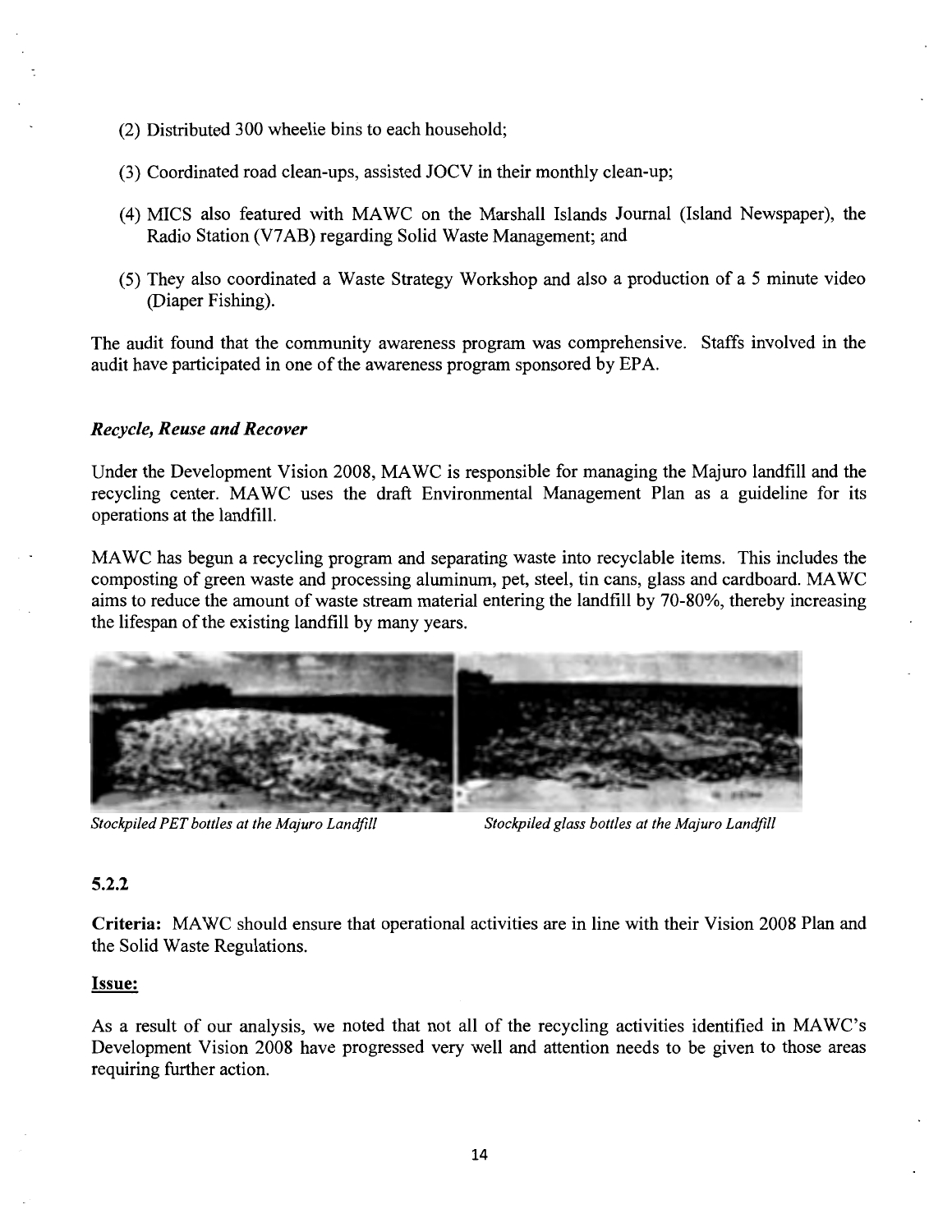The following table illustrates MAWC's recycling progress against targets set out in its Development Vision 2008.

| Item                                                   | Percentage of<br>waste stream<br>$(\%)$ | Proposal                                                          | In place                                                                                                            |
|--------------------------------------------------------|-----------------------------------------|-------------------------------------------------------------------|---------------------------------------------------------------------------------------------------------------------|
| Green waste and organic<br>matter                      | 20-25                                   | use for compost and mulch                                         |                                                                                                                     |
| Scrap steel, aluminum, other<br>metals and automobiles | 10                                      | Export                                                            |                                                                                                                     |
| Paper and cardboard packaging                          | 15-20                                   | shred and mix with green<br>waste for use as compost and<br>mulch | - all currently<br>coing into landfill                                                                              |
| Pet plastic, HDPE plastic,<br>Styrofoam and packaging  | 10                                      | plastic recycling can create<br>usable fuel in 3 grades.          | $\times$ Trial of this<br>process conducted<br>- result, too costly                                                 |
|                                                        |                                         | HDPE can be reused to make<br>plastic collection bins etc,        | Proposal-<br>currently in<br>storage to be used<br>to make water<br>tanks                                           |
| Glass bottles and jars                                 | $5-7$                                   | grind up and use in road base<br>etc                              | ✔                                                                                                                   |
| White goods and electronics                            | $5 - 7$                                 | separate these items into<br>component parts and sell             | $\checkmark$ - mainly<br>exported                                                                                   |
| Wood waste and construction<br>kobietis                |                                         | ground and mixed with green<br>waste for compost                  | Half in place -<br>wood waste is<br>stored and<br>construction<br>debris is being<br>used to construct<br>sea walls |
| Lead acid batteries                                    |                                         | stockpile and export                                              | ✓                                                                                                                   |
| Waste oil, chemicals and<br>hazardous material         | 53                                      | incinerated or distilled locally                                  | * waste oil stored<br>with MEC and<br>chemicals with<br><b>EPA</b>                                                  |

Source: MA WC, *Development Vision 2008*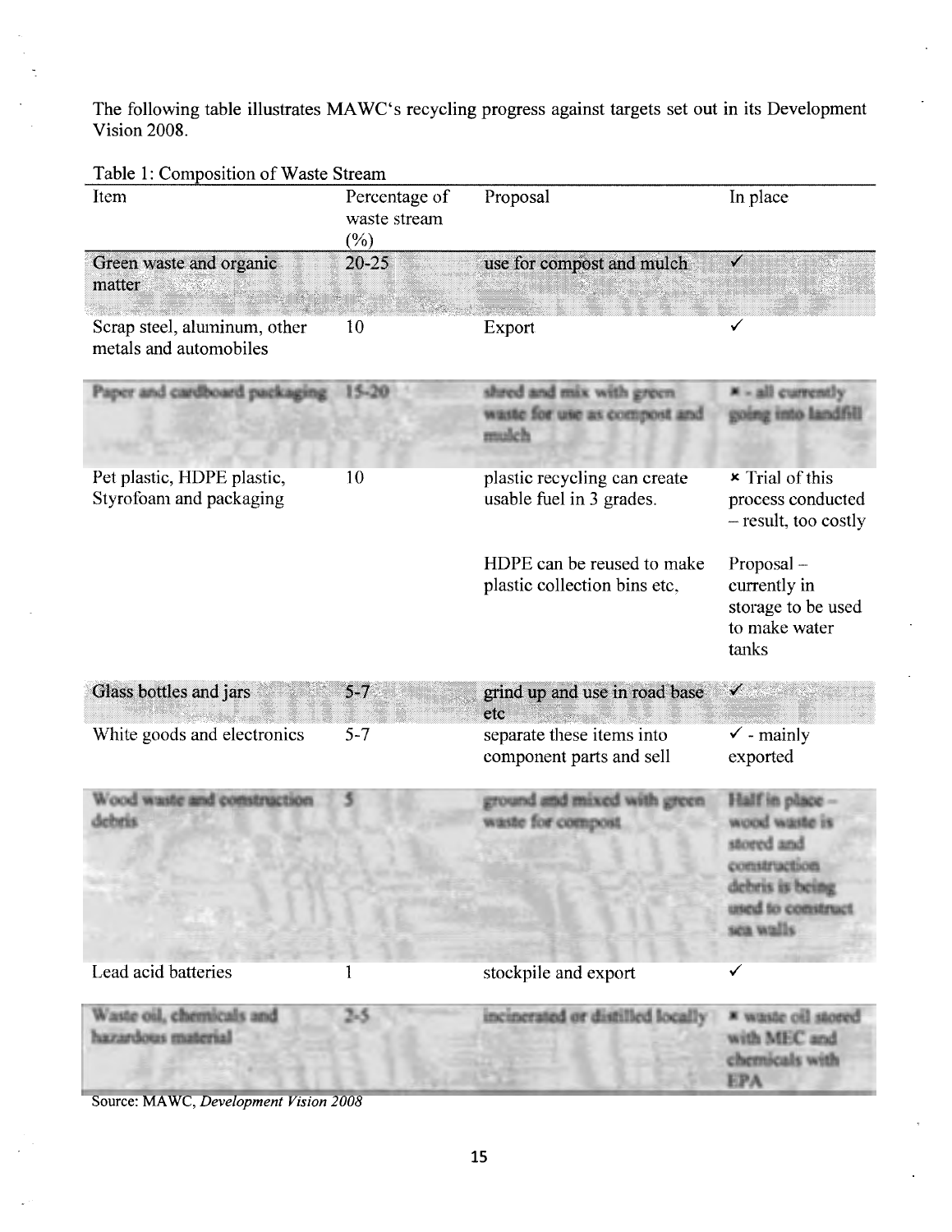#### **Recommendation No 3:**

MAWC should identify ways (funding source) to address the recycling activities under their Development Vision 2008 that needs further action.

#### **Management Comments:**

See Appendix "B"

#### *Collection*

Currently there are 120 tons of wastes entering the landfill on a daily basis of which 20 tons are organic and 10 tons are plastic and metal.

MA WC has a user pay system for commercial enterprises and currently has 92 commercial accounts. MA WC also maintains a weekly collection schedule for each community. The public is aware of this schedule. The service area is Rita to Airport and consists of 3000 residential properties. For these properties there is no collection fee structure.

#### **5.2.3**

**Criteria:** Are there regulation controls in place to cover the collection process.

#### **Issue:**

MA WC is responsible for management of solid waste on Majuro Atoll, which includes the responsibility of collection, recycle, reuse and disposal of solid waste. However, according to MA WC Development Vision 2008, the corporation is not responsible for waste collection on Majuro. The Vision states that waste collection is the responsibility of the Majuro Atoll Local Government.

Interview with MALGOV councilman who is also a board member of the MAWC Board of Directors, disclosed that MALGOV present financial status prevent them from purchasing new vehicles and equipments to help with the collection of garbage on Majuro Atoll. Currently, they have one truck that is only collecting the large garbage bins. We were also informed by the Councilman that before the establishment of MA WC, MALGOV was handling the collection of waste on Majuro Atoll with the help of the Ministry of Public Work.

#### **Recommendation No 4:**

It is recommended that MA WC adhere to the Cabinet Minute which allocated the responsibility of collection, recycle, reuse and disposal of solid waste to the company and not considering the garbage collection MALGOV responsibility.

#### **Management Comments:**

See Appendix "B"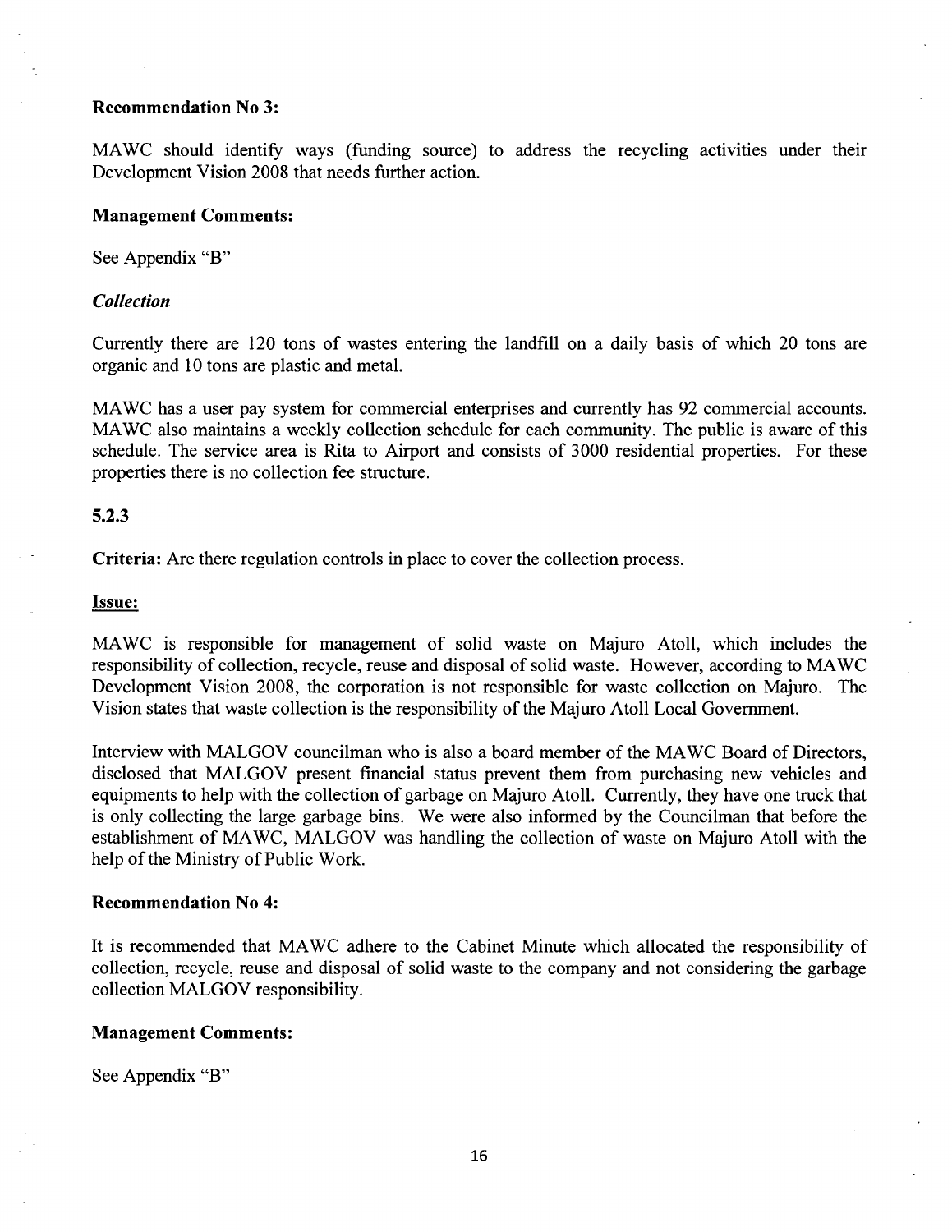#### **5.2.4:**

**Criteria:** The aesthetic, non-hazardous and sanitary storage of solid waste is the responsibility of the person owning, operating or managing the property, premise, business establishment or industry where the solid waste is accumulated. (Solid Waste Regulation, Part IV Section 12)

#### Issue:

Currently residential properties that have no bins gather their household garbage and leave them outside their houses for collection. These garbage are an attraction to animals which may leads to public health issues.

MA WC proposes within the next two years to provide each resident in the collection area with one bin for recycling and one bin for non-recyclables. This builds on the successful MICS/MA WC pilot project. It is to be noted that just recently, a Japan Grass Root Grant was approved in the amount of US\$97,000 for 1,200 wheelie bins.

#### **Recommendation No 5:**

We recommend that both Majuro Atoll Waste Company and Marshall Islands Conservation Society develop a plan for continuing the pilot project to ensure that each resident on Majuro is provided with a bin that would improve collection of garbage and ensure safety and welfare of the people.

#### **Management Comments:**

See Appendix "B"

#### *Transport*

MA WC maintains a weekly collection schedule for each community in the service area from Rita to the Airport. The public is aware of this schedule. This service area consists of 3000 residential properties.

#### **5.2.5**

**Criteria:** There should be an operational plan to guide the collection process.

#### Issue:

Beyond the airport to Laura, there is no transport available for solid waste collection. This represents a service area of approximately 500 residential properties.

Interview with MALGOV councilman who is also a board member of the MA WC Board of Directors disclosed that MALGOV's present financial status prevent them from purchasing new vehicles and equipments to help with the collection of garbage on Majuro Atoll. Currently, they have one truck that is collecting the large garbage bins.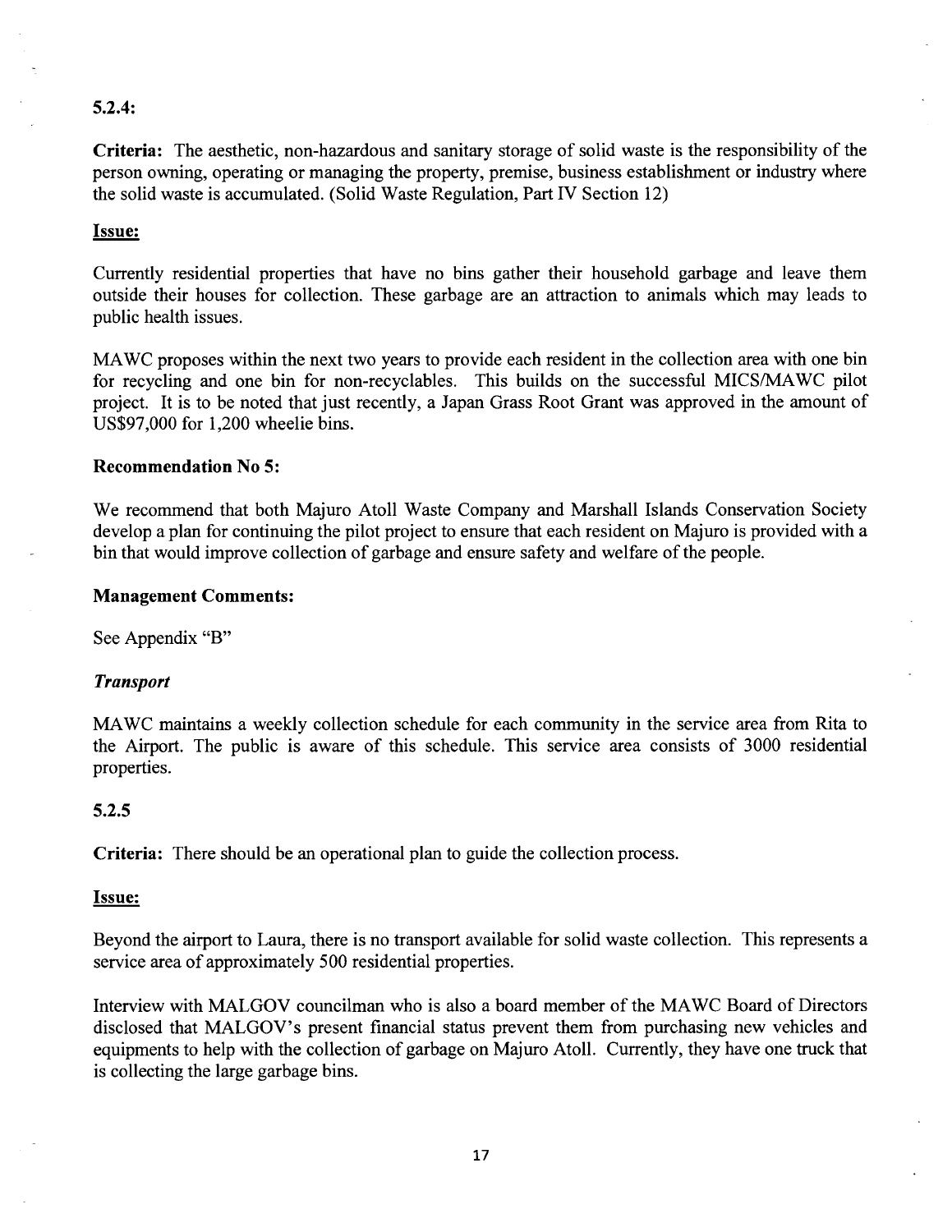Figure 5: Map of Majuro Atoll



Source: National Environmental Protection Authority Files

#### **Recommendation No 6:**

We recommend that MAWC develop an action plan for improving the waste collection service. The action plan should address collection of solid waste from Rita to Airport and beyond airport to Laura including proposal for Government, donors, and other development partners for funding assistance to implement the plan. The plan should also include sources to purchase more garbage collection vehicle and other equipments for the action plan to be effective as MALGOV lacked funding resources to maintain their garbage collection vehicles and equipments.

#### **Management Comments:**

See Appendix "B"

#### *Treatmment and Disposal*

#### **5.2.6**

**Criteria:** Part VI of the Solid Waste Regulations states that no person shall operate solid waste facility or system which is not in compliance with the standards delineated in these requirements.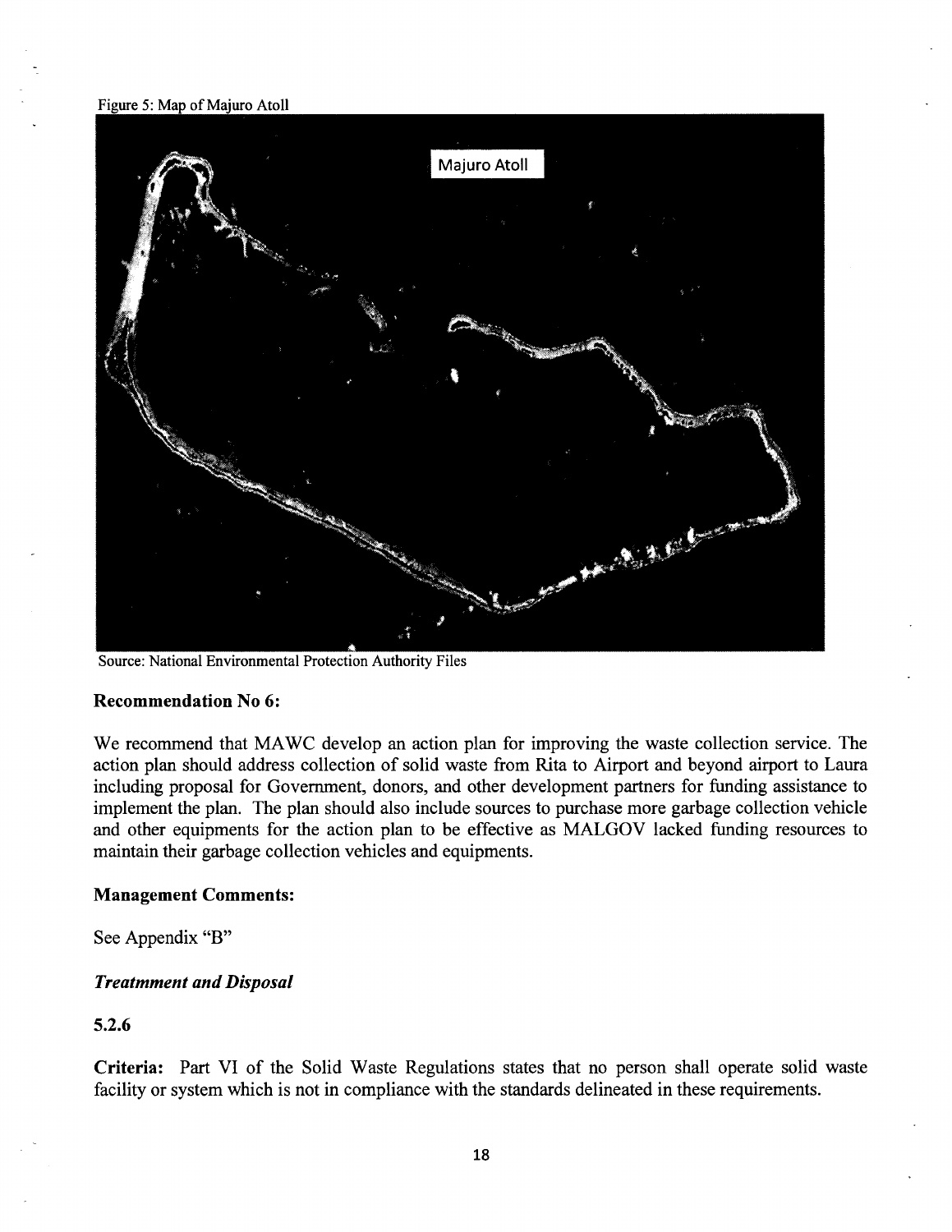#### Issue:

Key Risks to Public Health and Environmental Health were identified in the draft Environmental Management Plan that is used as the operational plan for the management of the landfill. These include:

#### • Fencing

The erection and cleaning of fences surrounding the landfill are important to prevent illegal access as well as windblown trash.

• Action taken - The dump perimeter is fenced preventing public access without proper authorization. This limits scavenging. Fences are regularly cleaned and any trash that blows out of the dump is collected by MAWC.

#### • Daily sand cover

Exposed decomposing and freshly dumped garbage at the dump attract flies, rats, dogs, and cats which carry disease and may cause sanitary and potential health problems in the vicinity of the dump, particularly around neighboring residences.

Action taken  $-$  MAWC is required to cover freshly dumped and decomposing garbage with sand on a daily basis. EPA gave MAWC an exception to continue sand dredging because of the condition of the landfill. Further mitigation strategies are required to address this risk.

#### • Drains installed

During heavy rain, hazardous and infectious run-off and leachate form pools on the dump surface, which can also flow onto the road creating a large roadside pool contaminating general public, workers and passing cars, motorbikes, bicycle, pedestrians who have to pass through it. It can also contaminate the marine environment.

Action taken - Limited drainage has been installed.

#### • Workers training and clothing

Workers exposure to health and safety problems will be greater if they are not trained and provided with gloves, overalls, boots, hats, safety clothing, hard shoes, drinking water, periodic shade and clean-up facilities.

Action taken – All MAWC workers are provided safety clothing and receive at least one hour of health and safety training on starting the job and every three months thereafter. Shades and drinking water are available at all times.

#### • Seawall construction and maintenance

The dumpsite is located at the Ocean side of Majuro. Previously there was no seawall at Jable dump, so trash washed out into the ocean with each high tide. As the dump expanded towards the reef this presented serious environmental problems.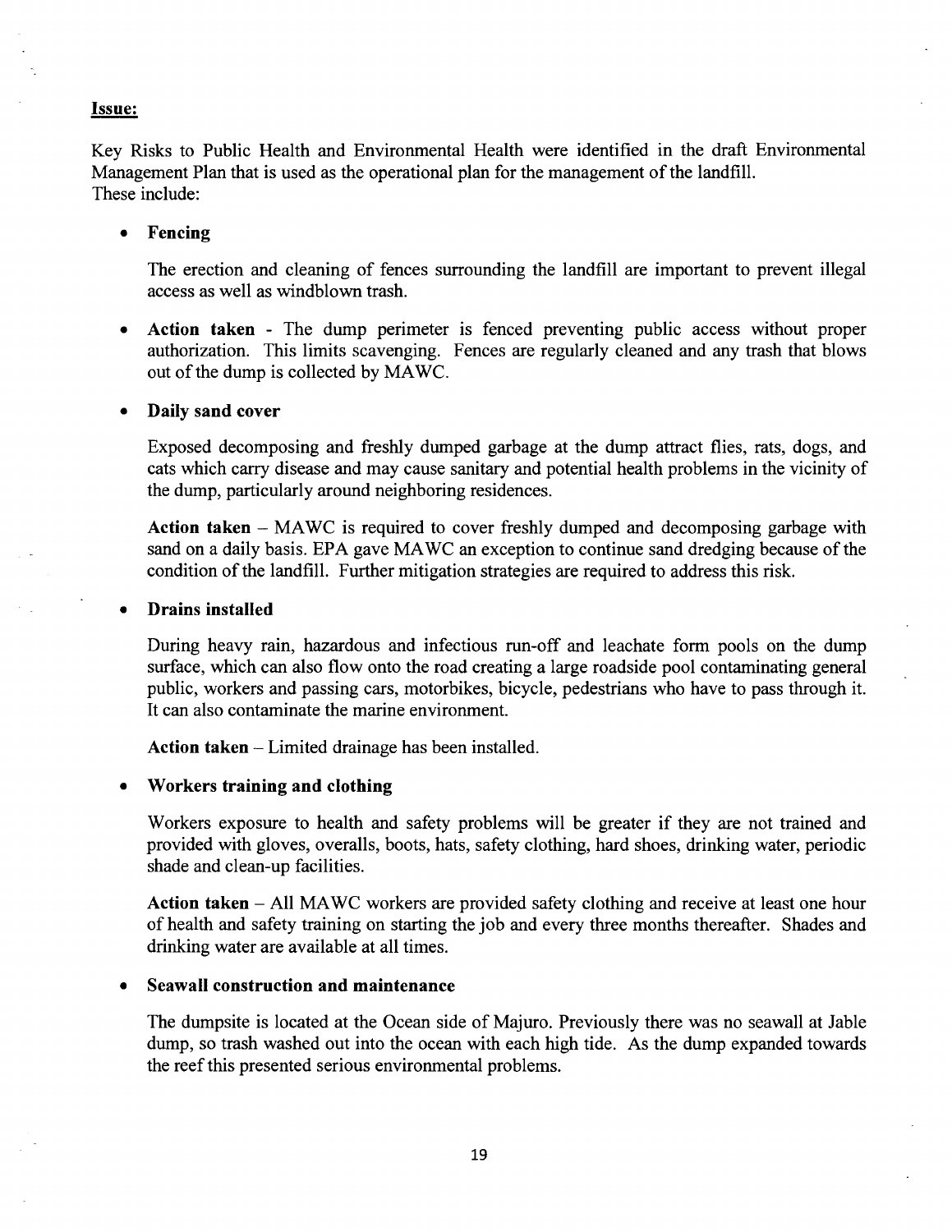Action taken – A 500 foot long 3-tiered block seawall has been erected in stages holding back the landfill. This is a temporary measure as there are gaps in the face of the seawall allowing trash to be washed out into the ocean.

#### • **Vehicle and equipment**

It is imperative that MA WC has sufficient operational vehicles and equipments to manage the dumpsite in a sanitary way.

**Action taken** - There is inadequate vehicle and equipment available for the recycling center. According to MAWC there is insufficient funding to purchase the following vehicle and equipment: New Loader, New Landfill Compactor, New Garbage Collection Truck etc,

#### **Recommendation No 7:**

We recommend that the Board of Directors should resolve the matter regarding dredging so MAWC could have sufficient sand to cover the landfill, seek funding from the Government to resolve the matter for a permanent seawall to help prevent trash from being washed out, to purchase more new vehicles and equipments and lastly to make up for the shortfall in installation of drainage. MA WC should identify areas which are to be prioritized to accommodate their available funding source.

#### **Management Comments:**

See Appendix "B"

#### **Other Matter:**

#### *Financing of Solid Waste Operations*

Maintaining a solid waste system is an expensive exercise. It is important that there is adequate funding to maintain the system. Table 2 details annual appropriations for MAWC.

| Fiscal year | Sources of funding                           | $Amount - USD$ |
|-------------|----------------------------------------------|----------------|
| 2007        | Republic of China (Taiwan) - project funding | 325 000        |
| 2008        | Republic of China (Taiwan) – project funding | 325 000        |
|             |                                              |                |
|             |                                              |                |
|             |                                              |                |
|             |                                              |                |

Table  $2:$  Annual appropriations for MA WC

Source: Appropriation Acts (FY 2007, 2008 & 2009).

Note: The source of funding for fiscal year 2009 refers to funding made available to the Government of the RMI under the Compact of Free Association with the United States of America.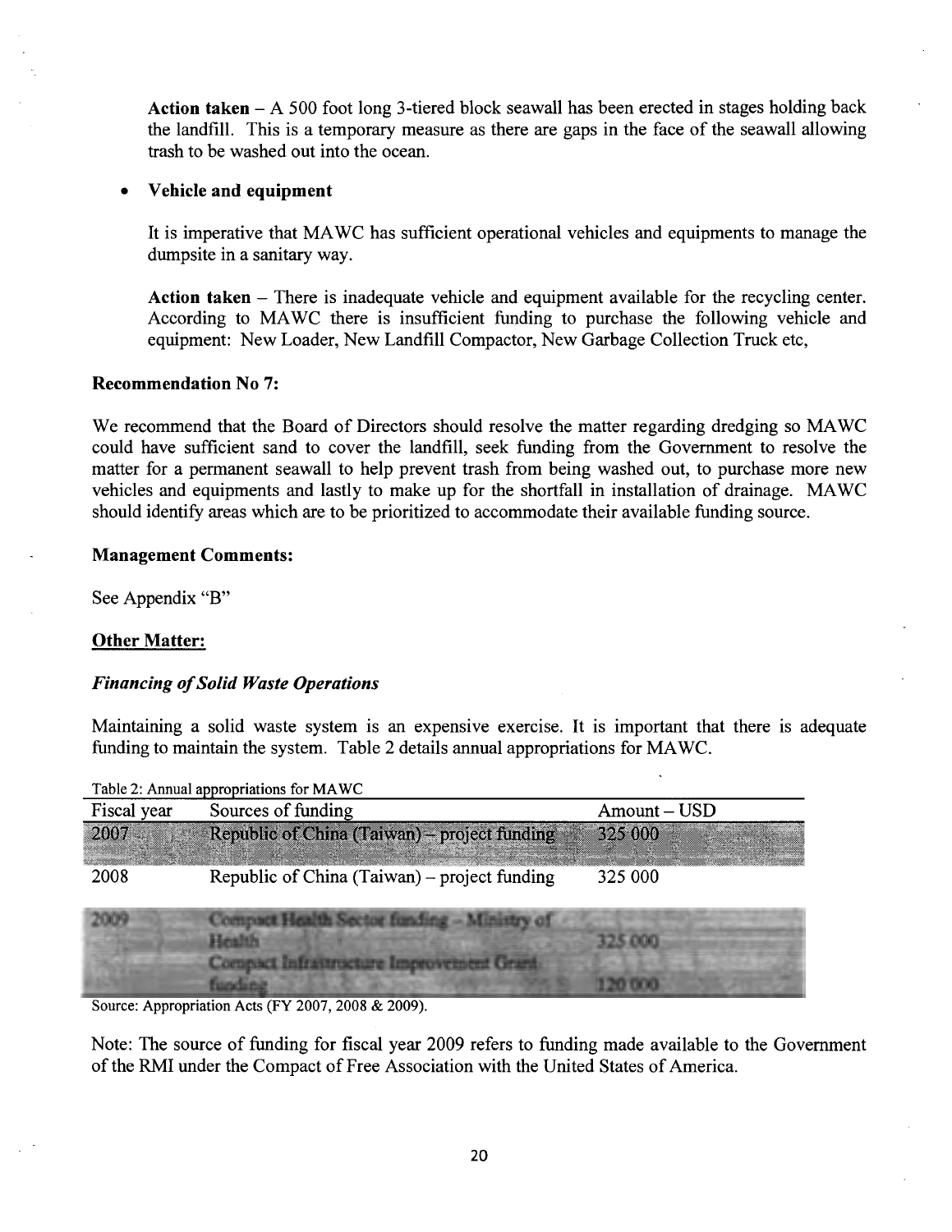MAWC asked for a 2008 operation budget of \$1.4 million and received \$325,000. MAWC estimates its basic operational costs at \$425,000. This differential seriously affects MA We operations.

MA we is currently discussing with the Government the possibility of modifications to the current sales tax base and the possibility of tariffs or additional taxes on items that need to be recycled. Batteries, automobiles, bottles and cans could be taxed or have a deposit system developed to enhance the MAWe cash flow and reduce the amount of these materials entering the country.

MAWC recognizes that recycling will never pay for itself completely and MAWC will need to subsidize recycling through other revenue generation functions. Table 3 details operating revenues from Recycle and Waste.

Table 3: Operating Revenues

| Period | Recycle    | Waste     |
|--------|------------|-----------|
| 2007   | S<br>$-0-$ | \$<br>30  |
| 2008   | 40,212     | 64,995    |
| 2009   | 77,727     | 103,186   |
| Total  | \$117,939  | \$168,211 |

Source: MA WC Financial Reports

MAWe will continue to be dependent on international aid until such time that sufficient funding by government is provided or when MAWe is able to generate enough revenues to cover its costs.

The Asian Development Bank (ADB) is currently funding a feasibility study into a waste energy incinerator. If constructed, this operation will generate for MAWC annual revenue of around US \$6 million dollars. The ADB study has been completed but no further action has been taken at the time of the audit.

#### **Recommendation No 8:**

MAWe should develop an action plan to address funding sources or workout ways to deal with the available resources that they have.

#### **Management Comments:**

See Appendix "B"

#### **5.3 Compliance with the legal and policy framework, including monitoring arrangements**

Solid Waste Regulations was promulgated by the Republic of the Marshall Islands Environmental Protection Authority with the approval of the Minister of Health Services pursuant to Section 21 of the National Environmental Protection Act 1984.

The purpose of the regulations is to establish minimum standards governing the design, construction, installation, operation, and maintenance of solid waste storage, collection and disposal systems. Such standards are intended to: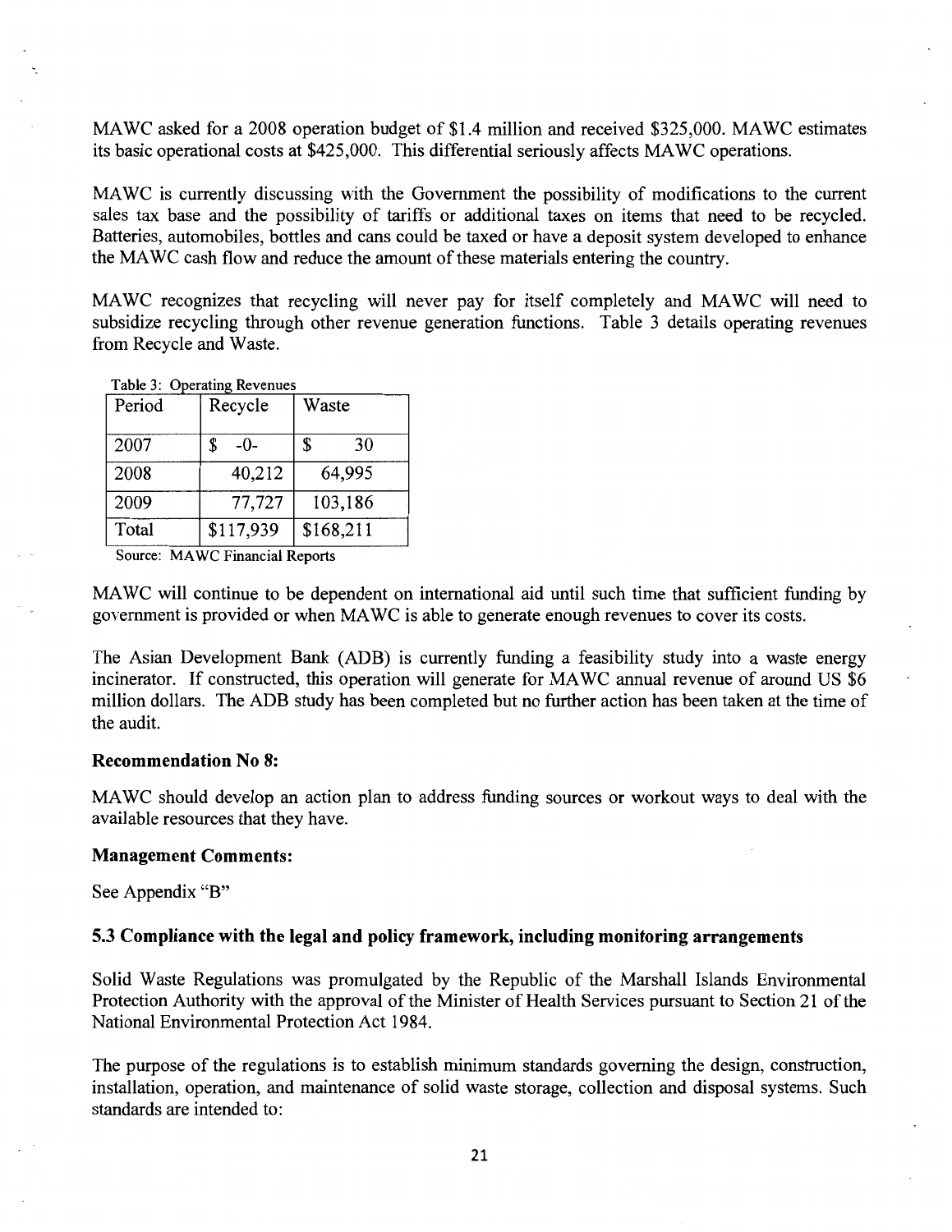- Prevent pollution of the drinking and recreational waters of the Republic of the Marshall Islands
- Prevent air and land pollution
- Protect the public health and safety
- Conserve natural resources
- Preserve and enhance the beauty and quality of the environment

This may involve EPA Staff in the field taking samples for testing, carrying out inspections, making observations or collecting photographic evidence. It may also include managing information from other sources, in a surveillance role, such as reports that come in from fishing or dive boats on reef damage or fish populations, or from scheduled surveys such as the marine surveys carried by College of the Marshall Islands (CMI).

#### **5.3.1**

**Criteria:** There should be inspections and reporting for Environmental and Public Health Risks.

EPA advises that they are monitoring the landfill twice a week. Table four presents the compliance results of EPA monitoring.

| <b>Minimum Standards</b>                    | <b>EPA</b> |
|---------------------------------------------|------------|
|                                             | Monitoring |
| Permanent Sign at the Facility              |            |
| All weather access road                     |            |
| Adequate equipment to extinguish fire       |            |
| Adequate storage of all solid waste         | x          |
| Vertical separation between the deposited   |            |
| solid waste and the anticipated high tide   |            |
| Measures to manage surface water flow       | x          |
| Sanitary disposal of solid waste            | x          |
| Prohibition on scavenging                   |            |
| Prohibition of animals in the landfill      |            |
| Minimum working face of landfill site       | x          |
| Adequate equipment                          | x          |
| Layers of solid waste                       | x          |
| Compacting and covering of solid waste      | x          |
| Procedures for open burning at the landfill |            |

Table 4: Compliance with Minimum set out in the regulations

Tick mark:  $\sqrt{\ }$  = represent compliance with

 $x$  = represent not compliance with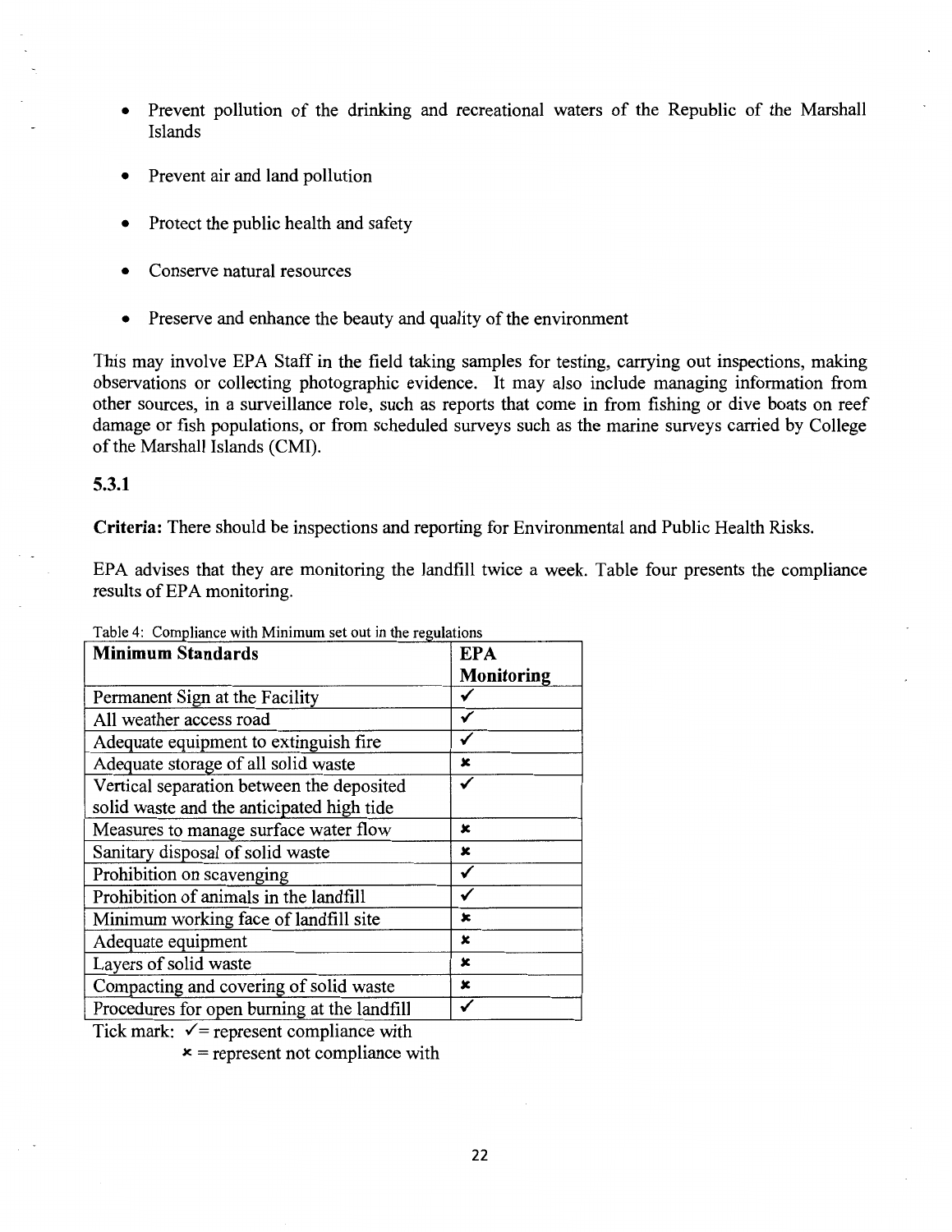#### Issue:

Our analysis of the above EPA monitoring of MA WC activities disclosed that out of 14 requirements, MAWC failed to be in compliance with 7 of these requirements.

#### Recommendations No 9:

To ensure that key risks to public and environmental health at the landfill are appropriately addressed, audit recommends MA WC complies with all the monitoring requirements of EPA.

#### Management Comments:

See Appendix "B"

#### 6.0 CONCLUSION

The two pieces of legislation concerned with Solid Waste Management in the RMI, are the National Environmental Protection Act 1984 and the Public Health, Safety and Welfare Act. The Solid Waste Regulations in placed are in need to be reviewed or revisited as they may no longer be relevant to, or appropriate for, the functioning of management of solid waste in the RMI. Many of these were adopted largely from the USEPA and are unsuitable in several aspects:

- The regulations are often designed for the physical environment of the U.S. mainland, and not for an atoll environment;
- Compliance with the regulations may not be economically or physically viable for the RMI at this time; and
- The enforcement approach does not take into account the cultural parameters of the Marshall Islands.

In addition, the Solid Waste Committee established by Cabinet to develop a National Solid Waste Strategic Plan failed, therefore, there is a need to prioritize the development of a National Strategic Plan addressing the current situation of solid waste in the RMI.

Audit site visits to the landfill found that the lifespan of the landfill have gone over its limit and the action taken by EPA is to monitor the landfill twice a week.

Grants received by MA WC and MICS resulted in 300 wheelie bins distributed to households in one of the community. MAWC and MICS aim to continue Pilot Projects that will assist them in distributing more trash bins for each household in each of the community on Majuro Atoll.

The weekly collection schedule maintain by MA WC for each community service only area from Rita to Airport. Beyond the airport to Laura, there is no transport available for solid waste collection due to insufficient transport vehicle or equipment. MAWC need action plan to address this to improve the waste collection service.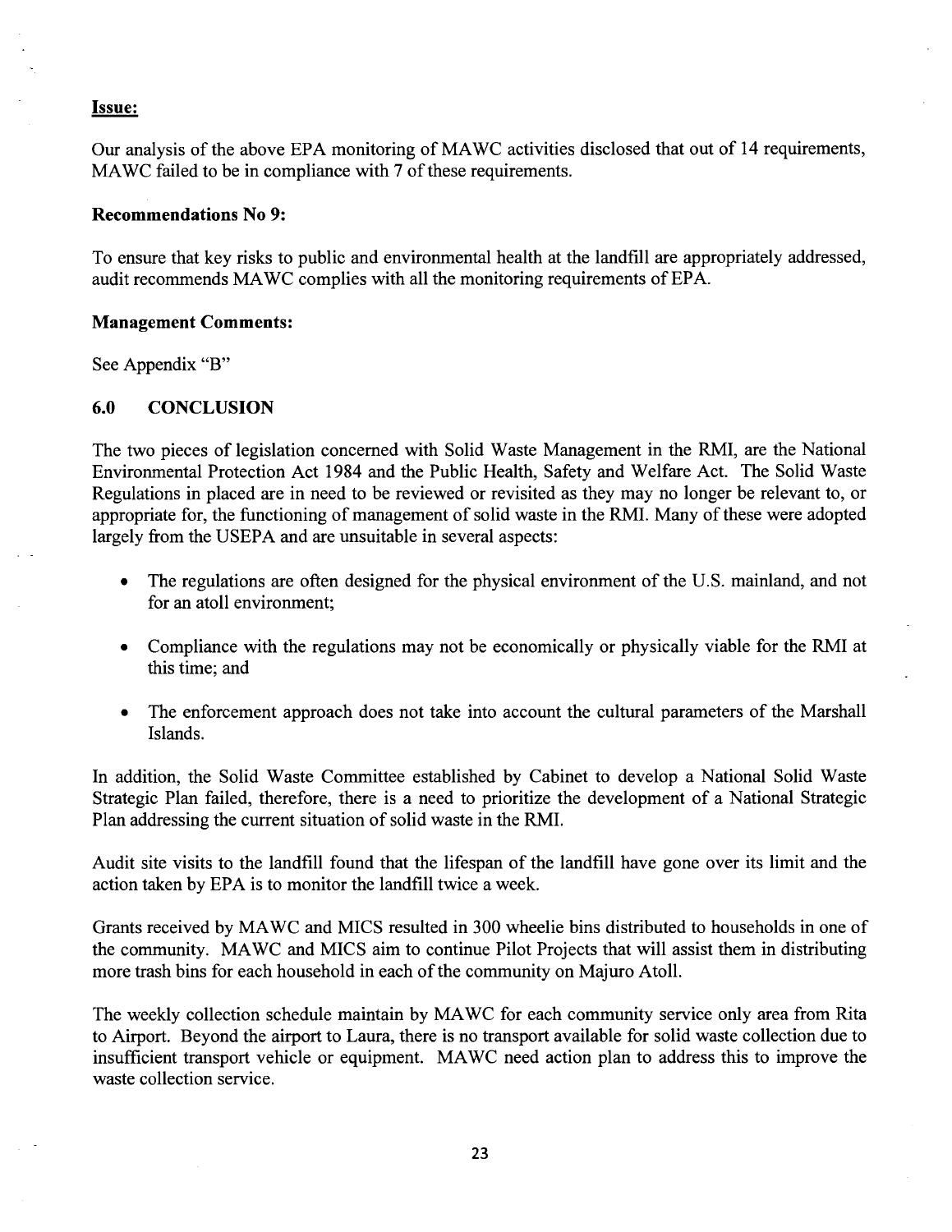The monitoring by EPA for compliance of solid waste management are in line with the following standards to prevent pollution of drinking water, prevent air and land pollution, protect public health and safety and preserve and conserve natural resources. Our review of the monitoring reports disclosed some instances of noncompliance with the solid waste regulation standards.

The RMI Office of the Auditor-General concludes that the Board of MA WC need to find ways to persuade the National Government to give them funding as this is the main obstacle that prevent them from managing the landfill.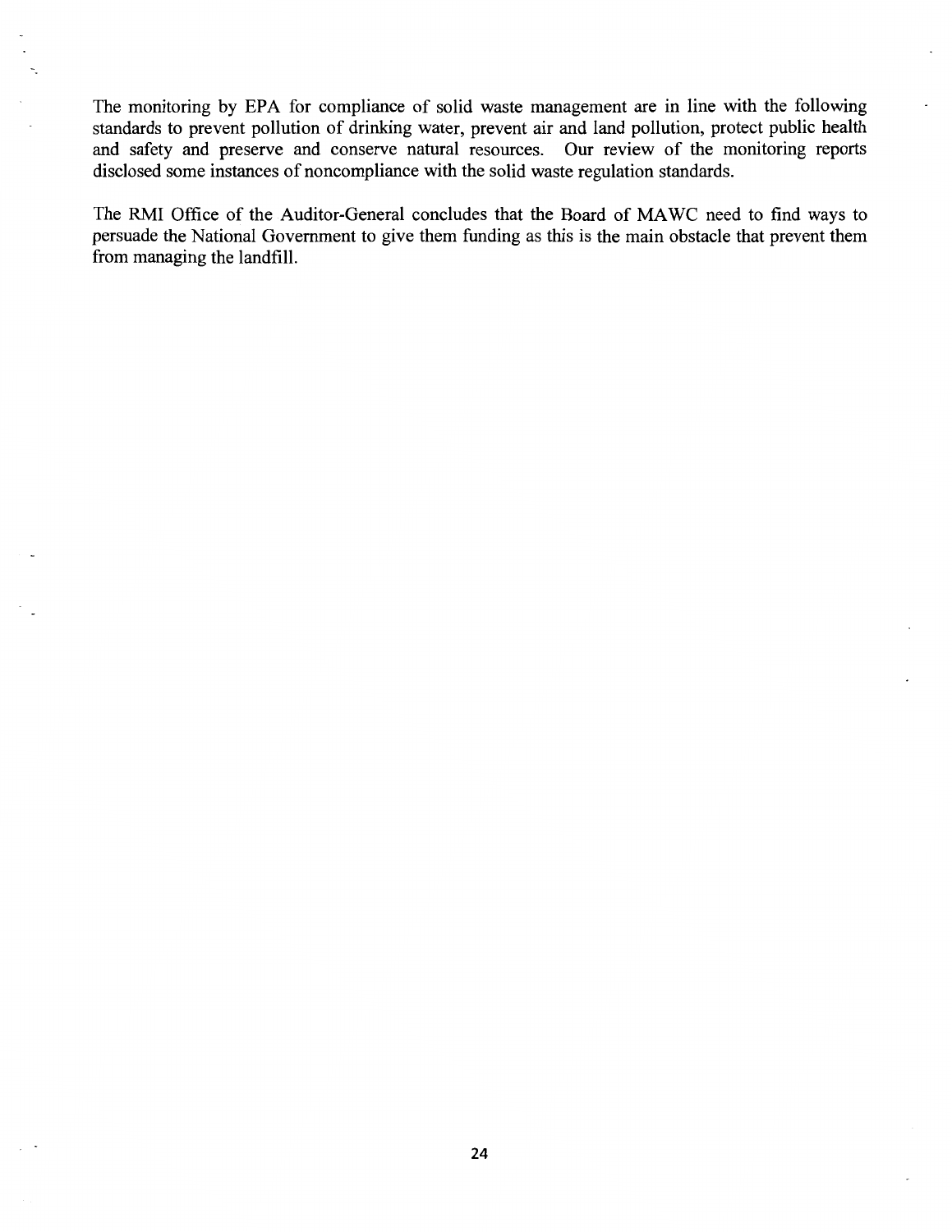#### Appendix "A" Page 1

#### Performance Audit Report on Majuro Atoll Waste Company, Inc. Solid Waste Management October 1, 2007 through December 31, 2009

#### Responses Required To Clear Audit From OAG Follow-up System

In order for this audit to be cleared from OAG Follow-up system, written confirmation and /or documentation indicating action has been taken, as detailed below, should be submitted no later than August 31, 2010.

| Recommendation: |    | <b>Action to be Taken</b>                                                                                                                                                                                                         |
|-----------------|----|-----------------------------------------------------------------------------------------------------------------------------------------------------------------------------------------------------------------------------------|
| $\mathbf{1}$ .  |    | Provide copy of the proposal submitted by EPA and MAWC<br>Boards to amend the Solid Waste regulations for Cabinet<br>approval ensuring regulations take into account the issues<br>relevant to Solid Waste Management in the RMI. |
| 2.              | 1) | Cabinet to reappoint members of the National Solid<br>waste Committee if members are not really committed<br>to develop the National Strategic Plan.                                                                              |
|                 | 2) | The National Solid Waste Strategic Plan should be linked to<br>the Environmental Management Plan.                                                                                                                                 |
|                 | 3) | As a priority, MAWC should ensure that the Environmental<br>Management Plan (EMP) is approved by the appropriate<br>authority.                                                                                                    |
| 3.              |    | Written assurance that MAWC has identified ways to address<br>the recycling activities under their Development Vision 2008<br>that needs further action.                                                                          |
| 4.              |    | Written confirmation that MAWC adhere to the Cabinet<br>Minute which allocated the responsibility of collection, recycle,<br>reuse and disposal of solid waste on Majuro Atoll.                                                   |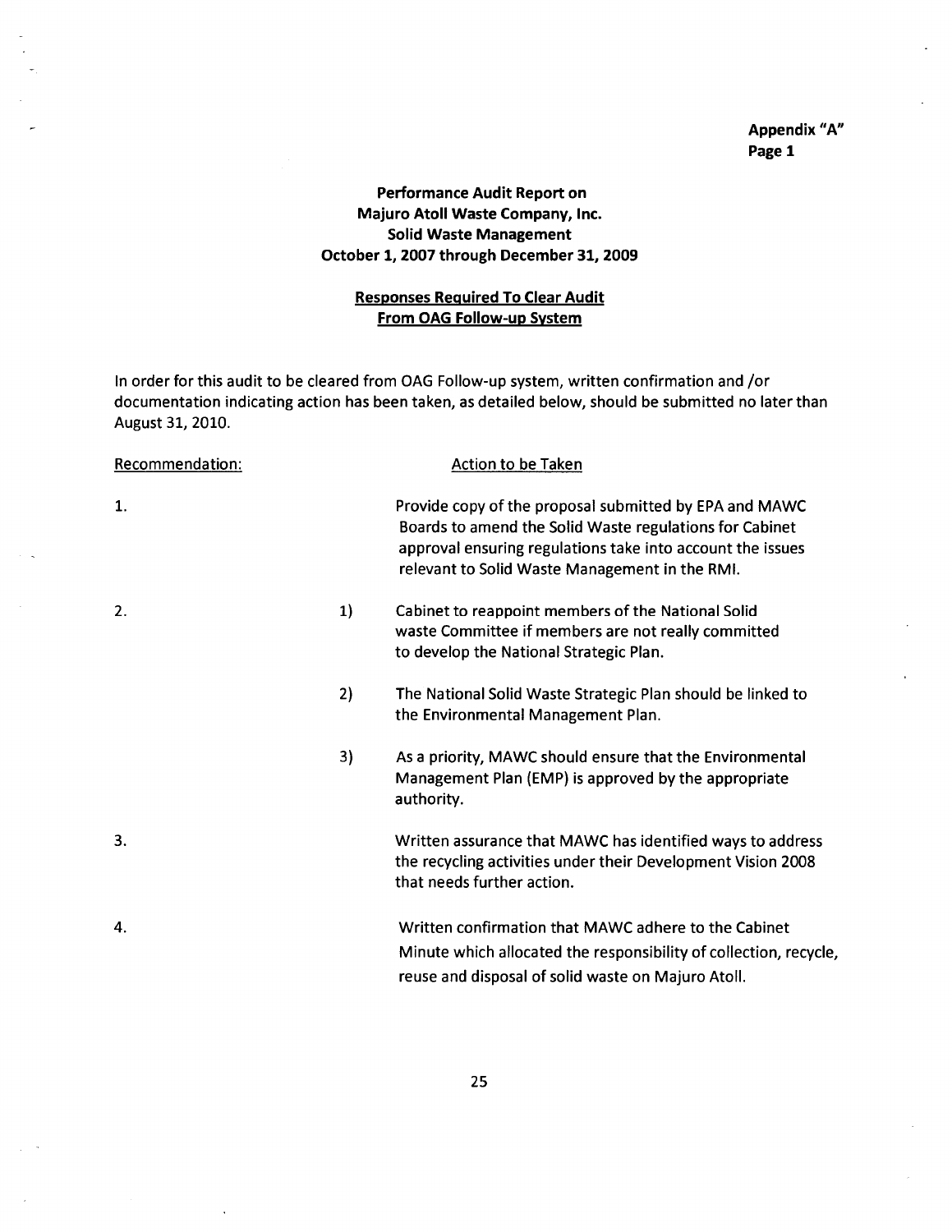#### **Appendix "A" Page 2**

 $\bar{\star}$ 

| 5. | Written confirmation that a plan will be developed by MAWC<br>and MICS to continue the pilot project to ensure each resident<br>on Majuro Atoll is provided with a bin and also to ensure the<br>safety and welfare of the people.                                       |
|----|--------------------------------------------------------------------------------------------------------------------------------------------------------------------------------------------------------------------------------------------------------------------------|
| 6. | Provide copy of an action plan for improvement of waste<br>collection service from Rita to Airport and beyond airport to<br>Laura.                                                                                                                                       |
| 7. | Written confirmation that MAWC Board of Directors have<br>resolved the matter regarding dredging in order to have<br>sufficient sand to cover the landfill. MAWC should identify areas<br>which are to be prioritized to accommodate their available<br>funding sources. |
| 8. | Written assurance that an action plan has been developed to<br>address funding sources or ways to deal with the available<br>resources.                                                                                                                                  |
| 9. | Written assurance that MAWC will comply with all EPA<br>monitoring requirements to ensure key risks to public and<br>environmental health at the landfill are appropriately<br>addressed.                                                                                |

 $\ddot{\phantom{0}}$